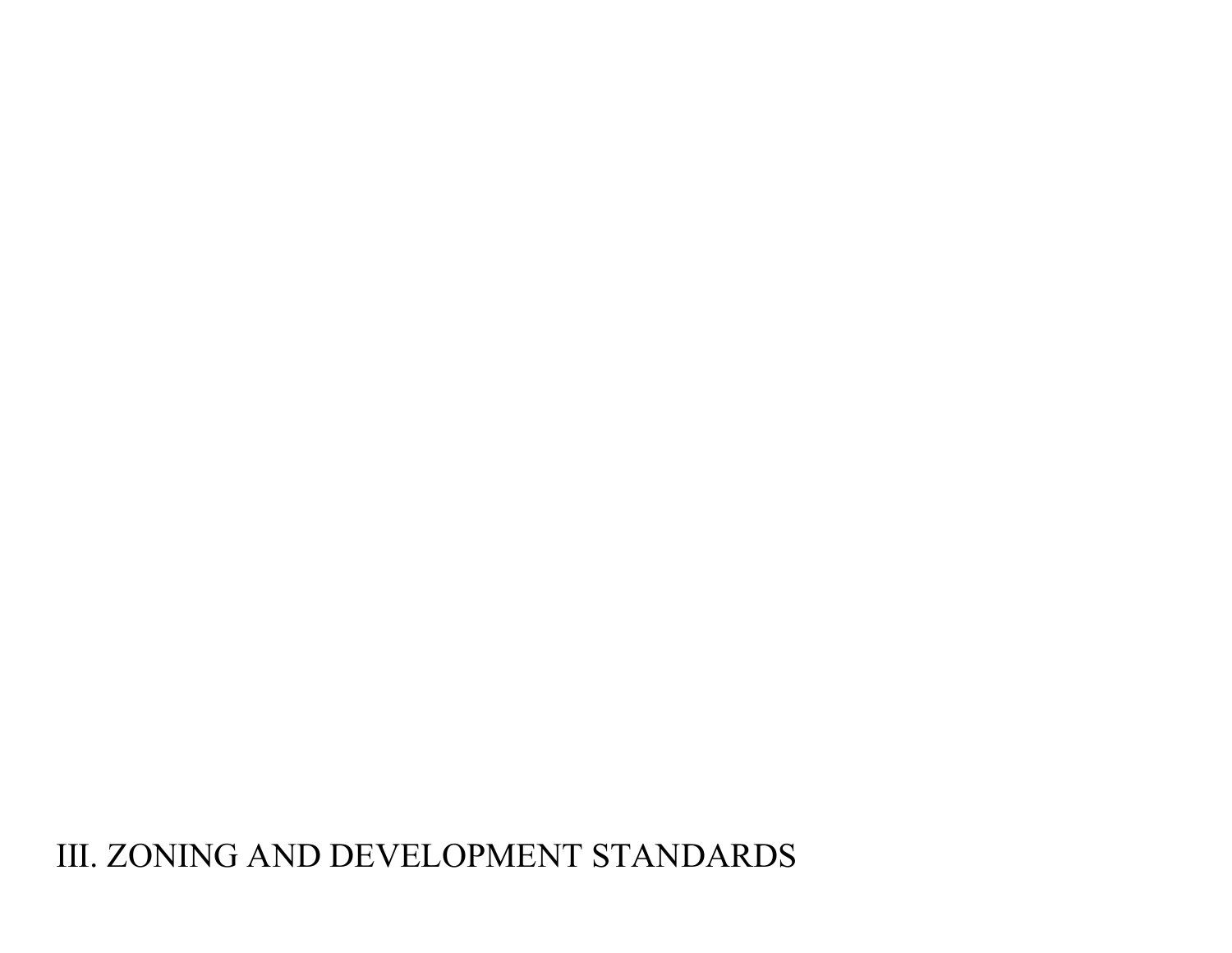# **III. ZONING AND DEVELOPMENT STANDARDS**

## **A. Purpose and Intent**

The purpose of this section is to provide the specific development and density standards and regulations that will be applied for each type of development permitted within the Holly-Seacliff Specific Plan. Unless otherwise stated, the Specific Plan will be the zoning document for the Planning Areas identified in the Development Plan. This section contains the definitions, general provisions and development standards.

The following Zoning and Development Standards apply to all properties within the Specific Plan area. All references to the "Huntington Beach Ordinance Code" mean the current Code, except for properties included in Development Agreement 90-1 which are subject to the Code in effect at the time of adoption of Development Agreement 90-1.

#### **B. Definitions**

The following definitions shall apply to the Holly-Seacliff Specific Plan. Terms not defined herein shall have the same definitions as used in the City of Huntington Beach Ordinance Code in effect at the time of adoption of the Holly-Seacliff Specific Plan.

1. Building Height

Building height shall be defined as a vertical dimension measured from the top of the highest roof feature, including mechanical equipment screening, to the top of the subfloor/slab directly underneath. In addition, the following standards shall apply:

- a. Datum (100) shall be set at the highest point of the curb along the front property line. If no curb exists, datum shall be set at the highest centerline of the street along the front property line.
- b. The differential between top of subfloor and datum shall be a maximum of two (2) feet as determined by Public Works. In the event that any subfloor, stemwall or footing is proposed greater than two (2) feet above datum, the height in excess shall be deducted from the maximum allowable ridgeline height.
- c. Roofs shall have a 5/12 pitch or greater.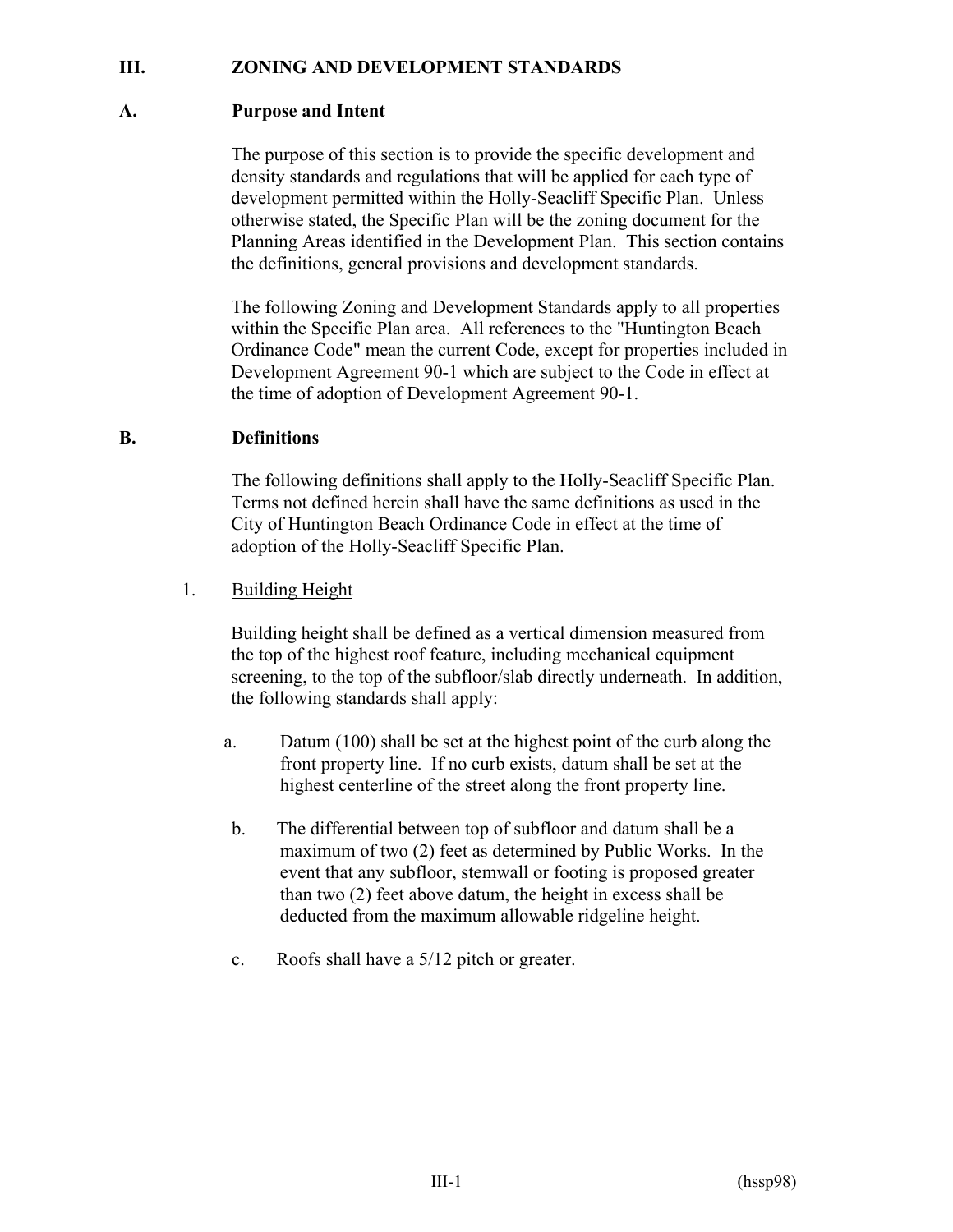d. In the case of proposed development adjacent to existing structures and infill development involving individual lots with a grade differential of three (3) feet or greater between the high point and the low point, determined before rough grading, Use Permit approval shall be required. Use Permit approval shall be based upon a building and grading plan which terraces the building with the grade and which is compatible with adjacent development.

# 2. Planning Areas

The four areas depicted on the Development Plan, bounded by major streets as shown, and labeled I, II, III and IV.

# 3. Planning Unit

A sub-area of a Planning Area numbered and identified on the Development Plan and Land Use Table.

4. Z-lot

A lot in which the house is laid out in a diagonal between its front and rear yards and the creation of use easements with other residential properties on its sides results in wider usable side yards.

# **C. General Provisions**

All development activity within the Holly-Seacliff Specific Plan Area will be subject to the following general conditions and requirements, as noted.

# 1. Permitted Uses

- a. Permitted Uses within the Specific Plan Area shall be defined in the Development Standards section for each district or subarea.
- b. All requests for residential density transfers shall comply with the procedures contained in Section IV-D, Density Transfer Procedure.
- c. In addition to Permitted Uses, Unclassified Uses shall be permitted in accordance with the regulations contained in the Huntington Beach Ordinance Code.
- d. Nonconforming Uses shall be permitted within the Specific Plan Area in accordance with the regulations contained in the Huntington Beach Ordinance Code.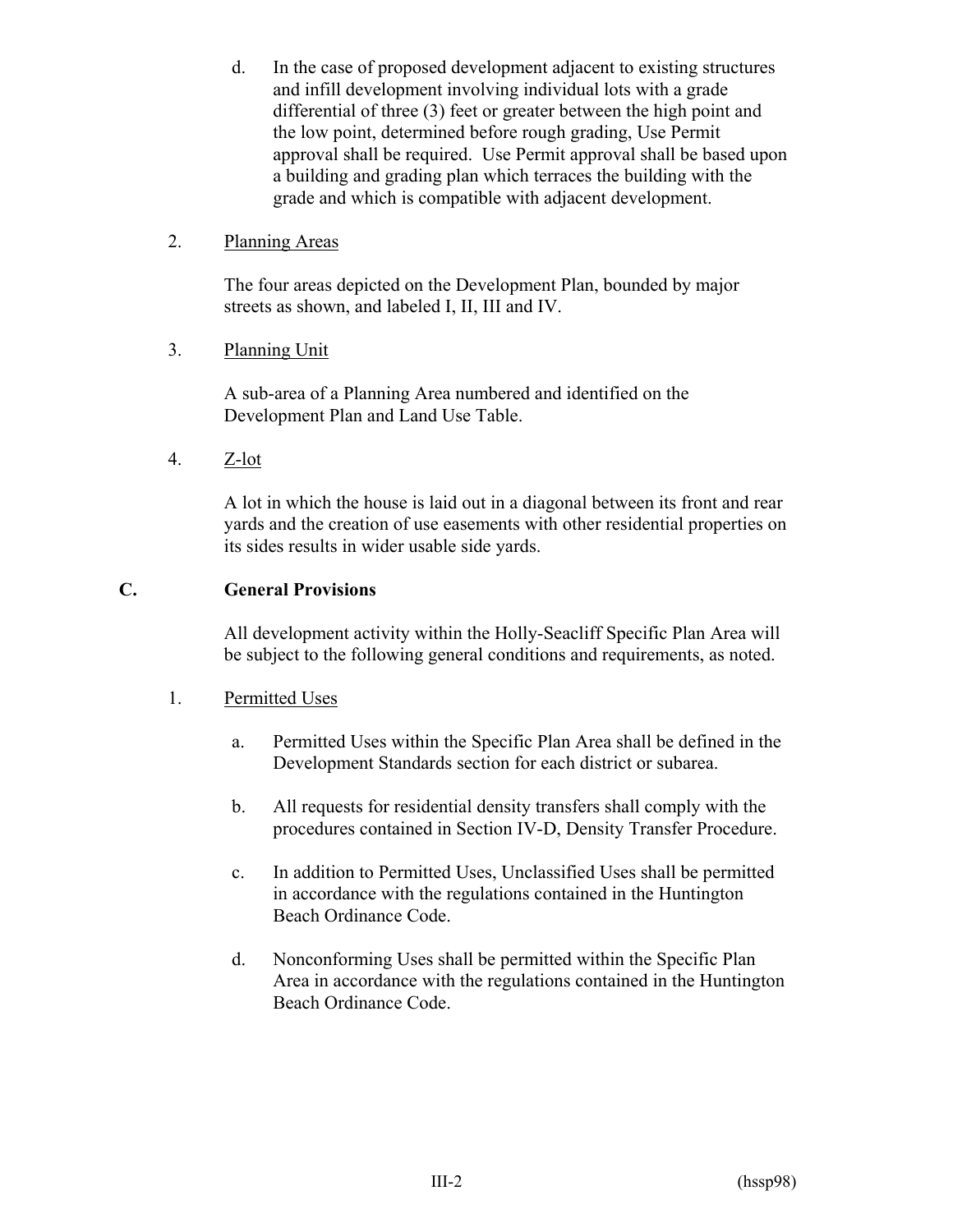e. Oil and gas production shall be permitted within the Specific Plan Area in accordance with the regulations contained in the Development Standards section herein and the Huntington Beach Ordinance Code.

The continued operation, redrilling and servicing of existing oil and gas wells shall be permitted throughout the Specific Plan Area, subject to applicable City regulations and compliance with the mitigation measures contained in Final Environmental Impact Report No. 89-1, see Section VI.

The drilling of new oil and gas wells and consolidation of existing operations shall be permitted only within Planning Units II-8 and IV-5, subject to the approval of a Conditional Use Permit and compliance with applicable City regulations and mitigation measures contained in Final Environmental Impact Report No. 89-1.

2. Overlay Areas

Additional regulations to those stated in the Development Standards section herein are applicable in the following areas:

a. Flood Plain Zone Overlay

Development within the Flood Plain Zone Overlay, identified in Exhibit 16, shall comply with the regulations contained in the Huntington Beach Ordinance Code.

b. Alquist-Priolo Zone Overlay

All development projects within the Alquist-Priolo Zone Overlay identified in Exhibit 16 shall be required to submit a geotechnical investigation identifying any active traces of the Newport/Inglewood Fault and establishing any required building setback lines prior to issuance of a building permit.

c. Coastal Zone Overlay

All development projects located entirely or partially within the Coastal Zone boundary identified on Exhibit 16 shall require approval of a Coastal Development Permit in accordance with the regulations contained in the Huntington Beach Ordinance Code.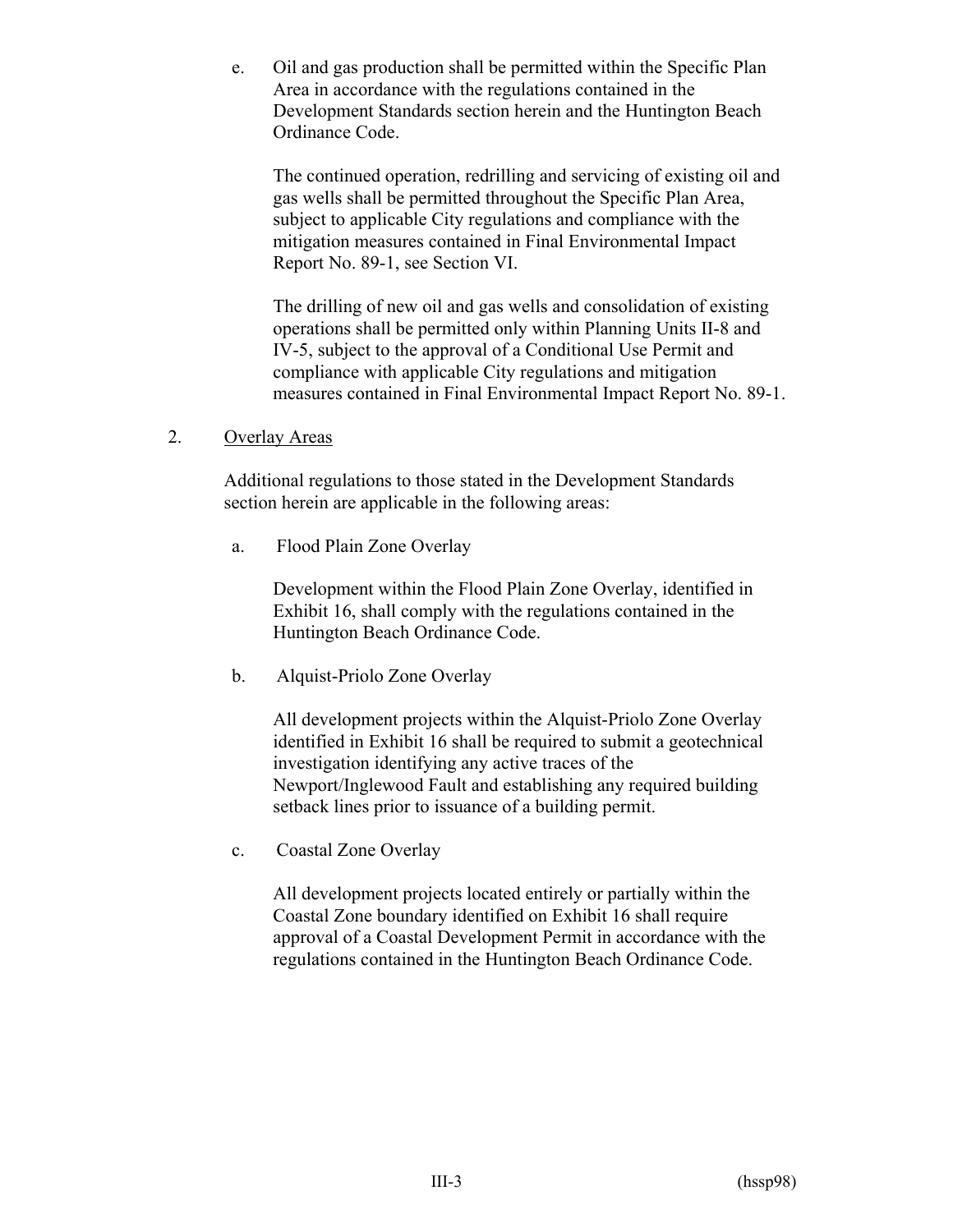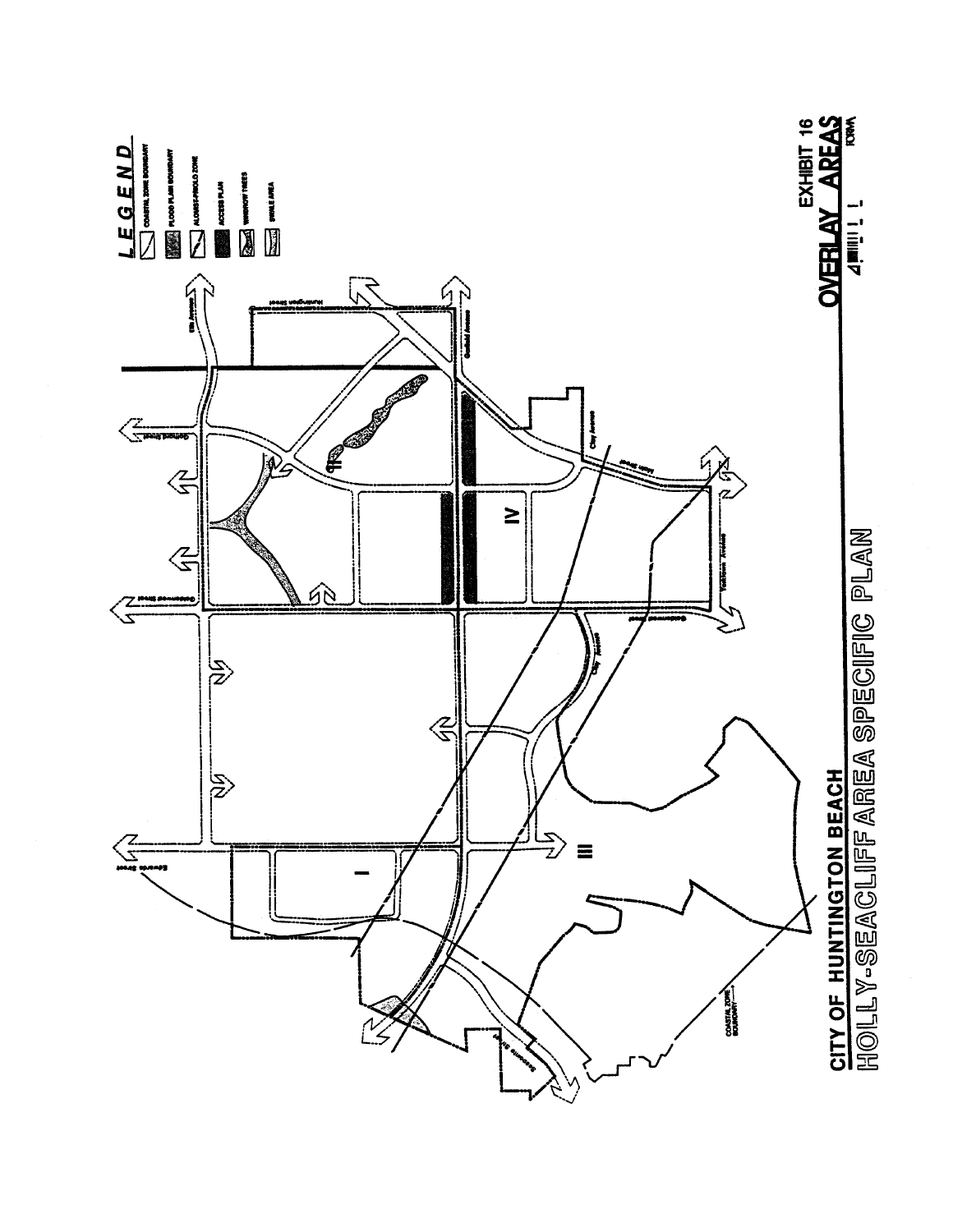d. Access Plan Overlay

Exhibit 16 identifies parcels in Planning Areas II and IV where coordination of access on Garfield Avenue is necessary for safe and efficient traffic movement. All development applications within this overlay area shall require approval of an access plan by the Public Works Department.

e. Windrow Trees and Swales

Exhibit 16 shows areas in Planning Area II of existing "windrow" trees and swales. Wherever feasible, existing windrows should be preserved within park sites or replaced to maintain the aesthetic benefits they contribute to the community. Further studies should be completed to assess the health of these trees. Where it is not feasible, as determined by the City of Huntington Beach, to preserve healthy, mature trees, trees may be replaced with 36" box trees at a 1:1 ratio. Landscaping plans specifying the number and type of replacement trees shall be submitted for review and approval by the Huntington Beach Public Works Department prior to the issuance of a building permit.

The existing swales should be incorporated into a recreation/open space corridor including landscaping and a recreation trail per the typical cross section shown on Exhibit 17.

3. Parking

Parking shall be provided for all development projects in accordance with the regulations contained in the Huntington Beach Ordinance Code.

# 4. Landscaping

- a. Landscaping shall be required as defined within the Development Standards in Section III for each district.
- b. All projects fronting on an arterial highway shall be responsible for installing landscaping consistent with the Community Theme Guidelines outlined in Section II-G.
- c. Residential and industrial/commercial uses shall be adequately separated. Since all such uses in the Specific Plan area are separated by streets, new development and redevelopment shall include a minimum of 15 foot landscape area with a 6 foot high solid masonry wall. Buildings shall be set back as required by the development standards. See Exhibit 18.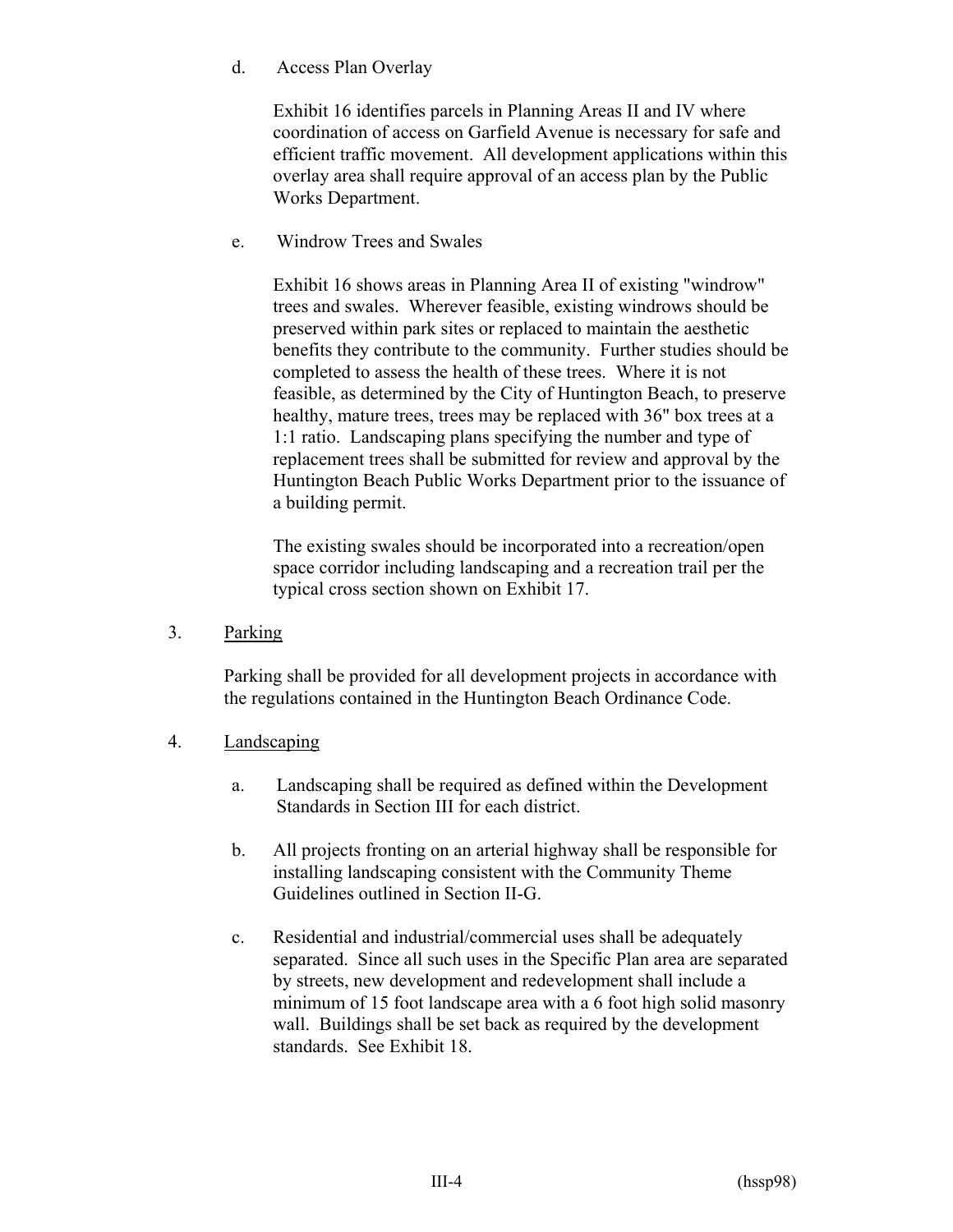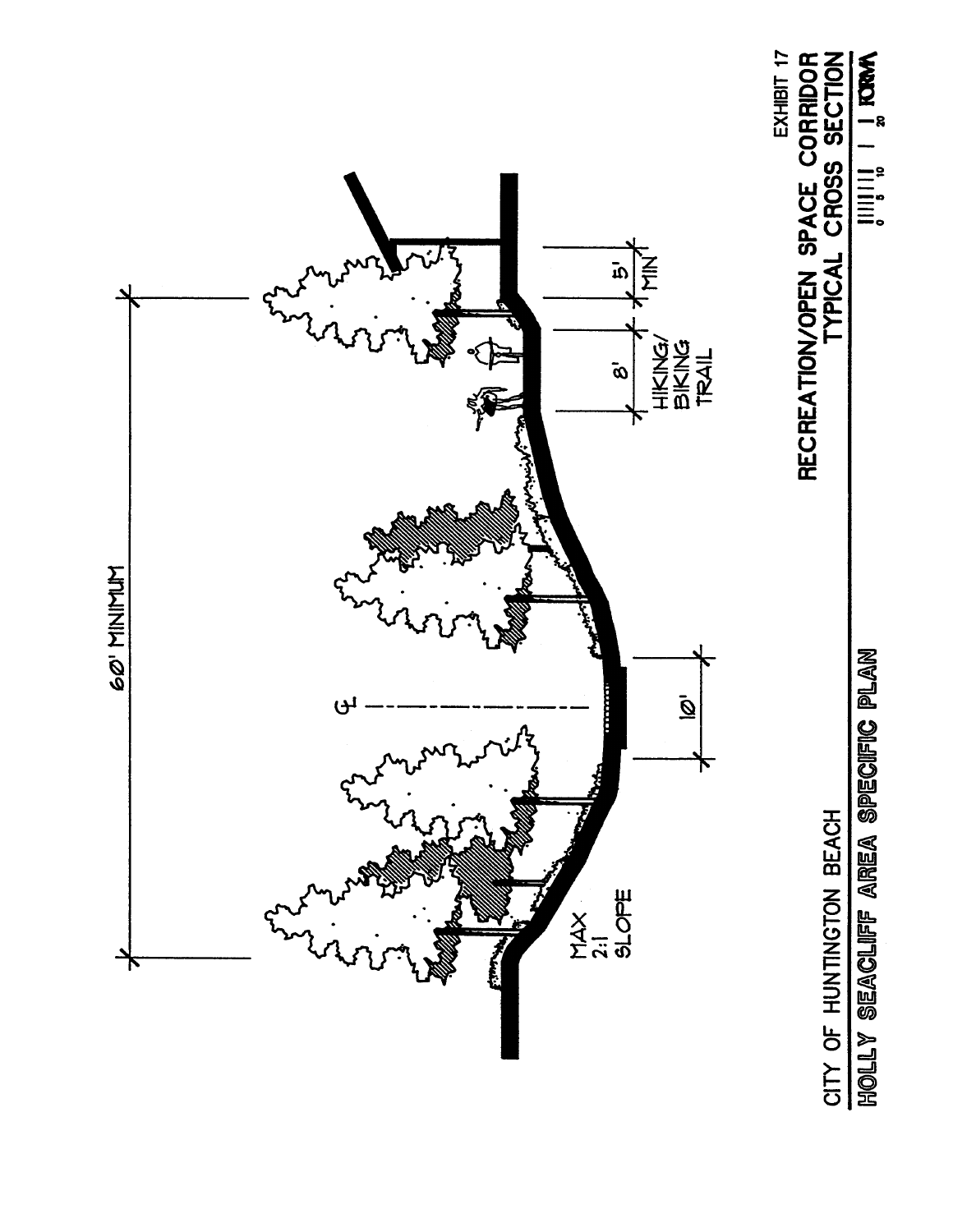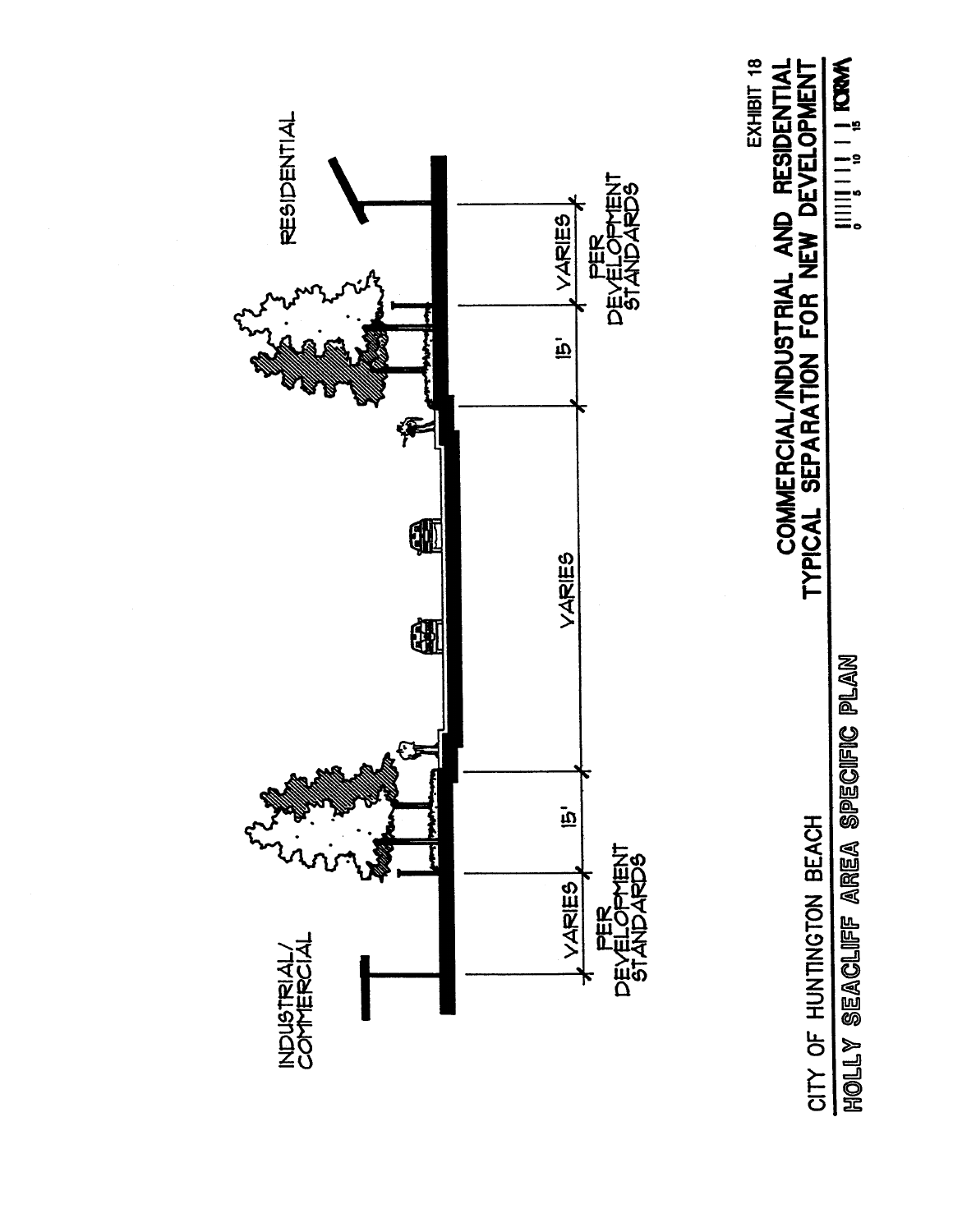- d. Developers shall consult with the Public Works Department regarding landscaping conservation measures and shall submit landscape and irrigation plans for approval.
- e. Wherever feasible, trees suitable for use by raptors should be preserved or replaced in accordance with Final Environmental Impact Report No. 89-1.

# 5. Walls and Fences

A plan showing the proposed location, size and materials of all proposed walls and fences shall be submitted for review and approval by the Community Development Department prior to the issuance of a building permit.

# 6. Signs and Outdoor Lighting

A plan showing the proposed location, size and materials of all proposed signs and outdoor lighting shall be submitted for review and approval by the Community Development Department prior to the issuance of the building permit. All signs shall conform to the regulations contained in the Huntington Beach Ordinance Code. Outdoor lighting shall be designed to provide adequate illumination of on-site areas without intruding upon surrounding properties or sensitive uses.

7. Public Facilities and Infrastructure

All development projects shall construct or fund required public facilities and infrastructure per a Holly-Seacliff Public Facilities Development Fee Ordinance in conformance with the Public Facilities Plan (Section II-F) and the Holly-Seacliff Specific Plan Technical Appendix. Developers shall consult with the Orange County Transit District regarding locations for bus stops, turnouts and shelters prior to the approval of a tentative tract map or issuance of a building permit.

# 8. Utilities

All development projects shall be required to install adequate utility services necessary to serve the development. All utilities shall be placed underground and identified in easements, excluding street lights and electrical transmission lines of 66 kV or greater. Utility systems shall be designed to conserve the use of electrical energy and natural resources. Developers shall coordinate with the gas, electricity, telephone and cable TV companies regarding energy conservation and proper planning, phasing and sizing of lines.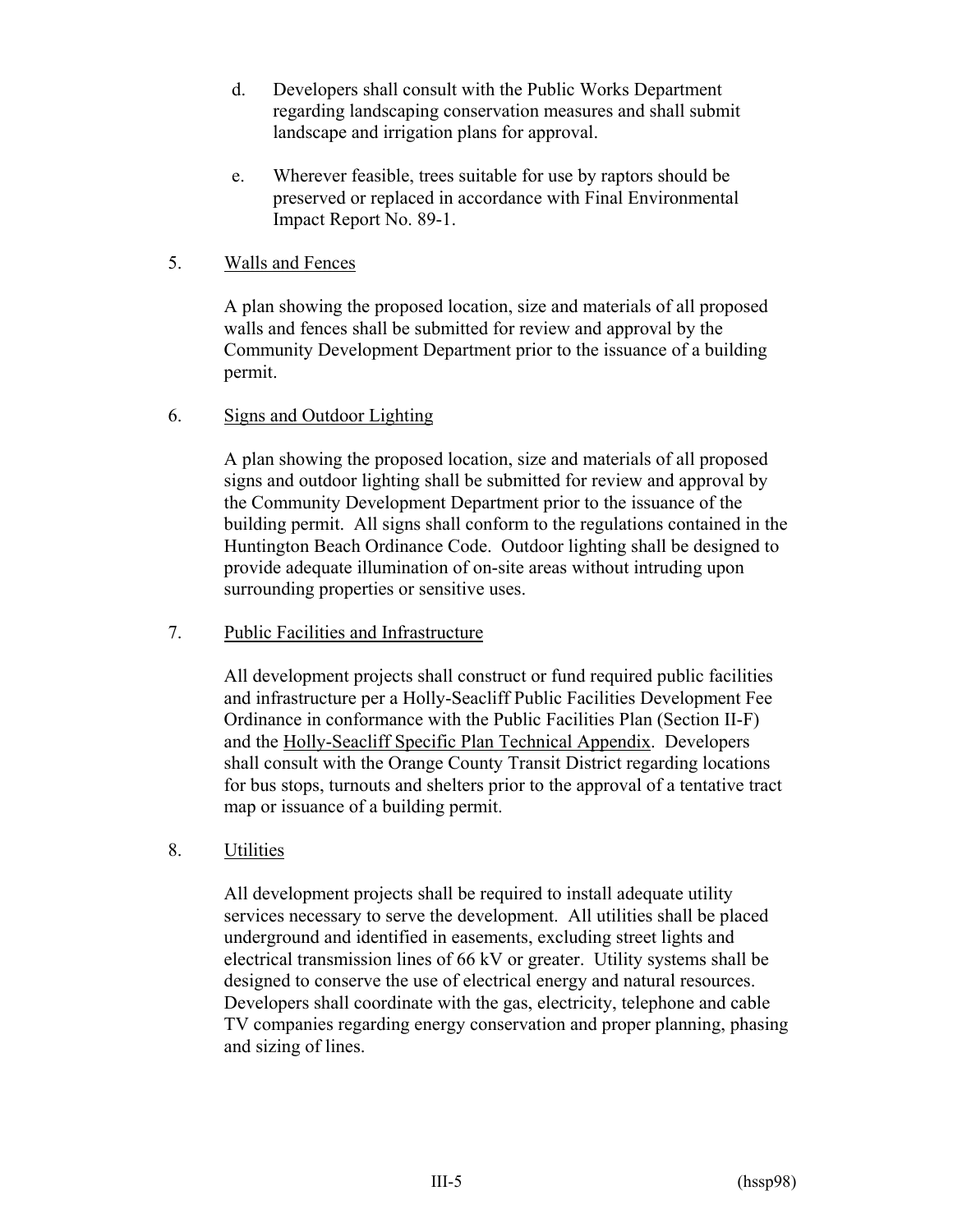# 9. Fire Protection and Emergency Vehicle Access

All development projects shall comply with the regulations contained in Chapter 17.56 of the Huntington Beach Municipal Code (Fire Code). A plan showing the location of fire hydrants and emergency vehicle access shall be submitted for review and approval by the Fire Department prior to the issuance of a building permit. All projects involving the closure of public streets shall be reviewed by the Fire Department for adequate emergency apparatus access.

# 10. Environmental Requirements

Development within the Specific Plan Area shall implement the mitigation measures contained in Final Environmental Impact Report No. 89-1 (see Section VI).

General mitigation measures are identified within the Specific Plan. Other mitigation measures are triggered by specific permits or entitlement requests and must be addressed at that time. In addition, each development project shall include an environmental mitigation monitoring program prior to approval.

In compliance with the mitigation measures contained in Final Environmental Impact Report No. 89-1, the following studies or plans may be required as a condition of project approval prior to the issuance of grading and/or building permits, final inspection, or certificate of occupancy as indicated:

a. Geotechnical Investigation

A geotechnical investigation addressing potential hazards due to seismic activity, erosion, tsunami, liquefaction and subsidence including recommendations for grading and the placement and design of structures, shall be submitted for review and approval by the Public Works Department prior to the issuance of a building permit.

b. Soils Report

A soils report containing recommendations regarding the placement of fill, design of slopes, slabs, footings and foundations shall be submitted for review and approval by the Public Works Department prior to the issuance of a grading permit. In areas containing active, idle or abandoned oil and gas wells or storage tanks, a report indicating the location and status of all facilities and any contaminated soils and methane, together with recommended mitigation measures, shall be submitted to the Fire Department prior to the issuance of a building permit. Mitigation from Final Environmental Impact Report 89-1 has been attached (see Section VI). The methane zone can include areas that do not contain oil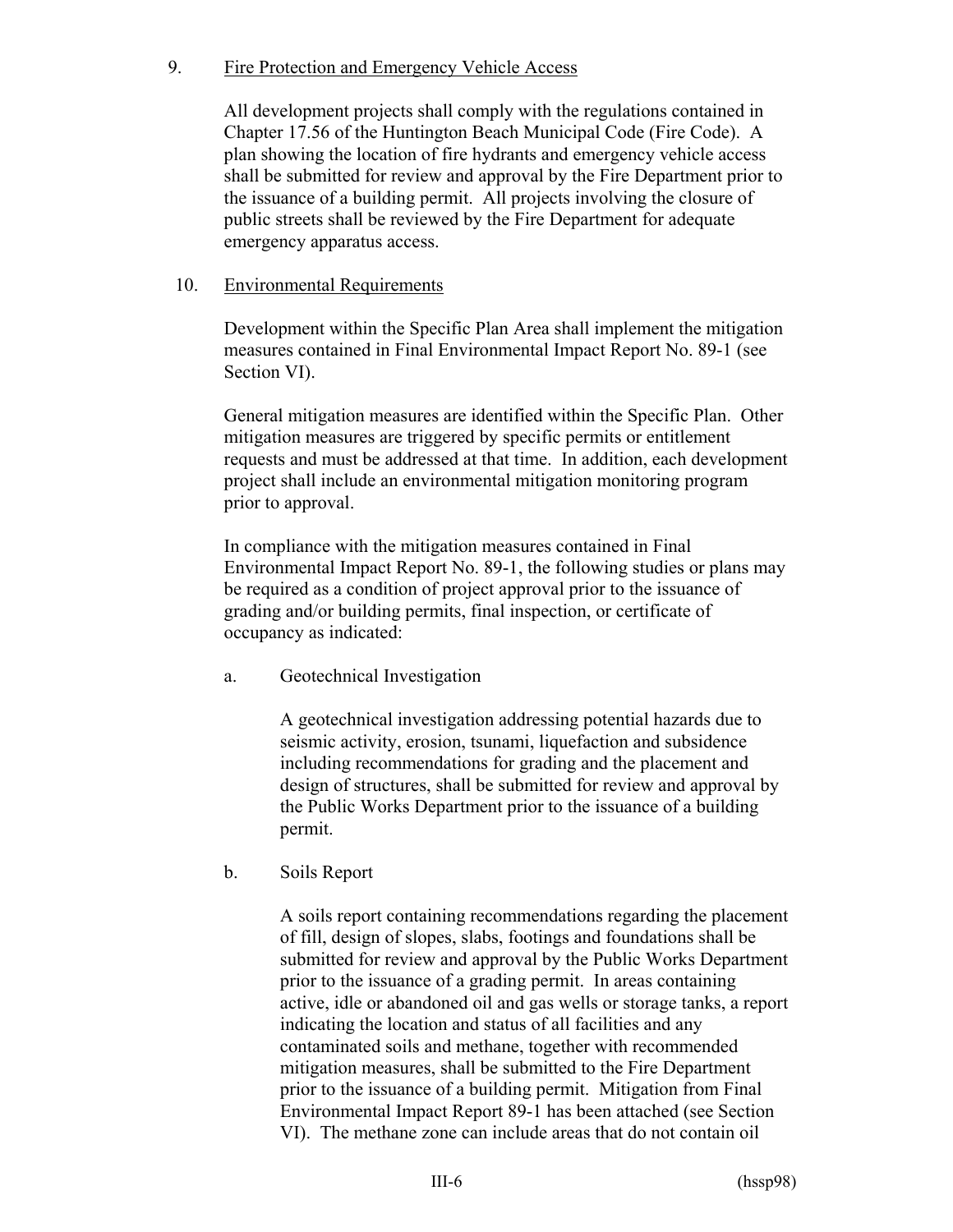wells. A study should be required for all areas within the methane zone.

c. Hydrology Report

A hydrology report identifying the design of all proposed drainage and flood control facilities required to accommodate projected runoff shall be submitted for review and approval by the Public Works Department prior to the issuance of a grading permit.

d. Cultural Resources Report

For development projects in areas identified as archaeological or paleontological sites in Section 4.11 of Final Environmental Impact Report No. 89-1, the mitigation measures listed in the Final Environmental Impact Report shall apply. These mitigation measures are included in Section VI of this document. A report containing the results of any test excavations and data/materials recovered and conclusions shall be submitted to the Community Development Department prior to the issuance of a grading permit.

e. Noise Report

A noise report will be required for development projects abutting an arterial highway or within a helicopter flight corridor to identify recommended design features prior to issuance of a building permit.

#### 11. Maintenance Mechanisms

For development projects which include privately-owned streets, parking, recreation, open space, landscaped areas, or community buildings or facilities, the developer shall submit a legal instrument or instruments setting forth a plan or manner of permanent care and maintenance of such areas and facilities. No such instrument shall be acceptable until approved by the City Attorney as to legal form and effect, and by the Director of Community Development as to suitability for the proposed use of said areas and facilities. If the common areas are to be conveyed to a homeowners' association, the developer shall file a Declaration of Covenants to be submitted with the application for approval, that will govern the association.

These covenants shall include:

- a. The homeowners' association shall be established prior to the sale of the last dwelling unit.
	- b. Membership shall be mandatory for each buyer and any successive buyer.
	- c. The open space restrictions shall be permanent.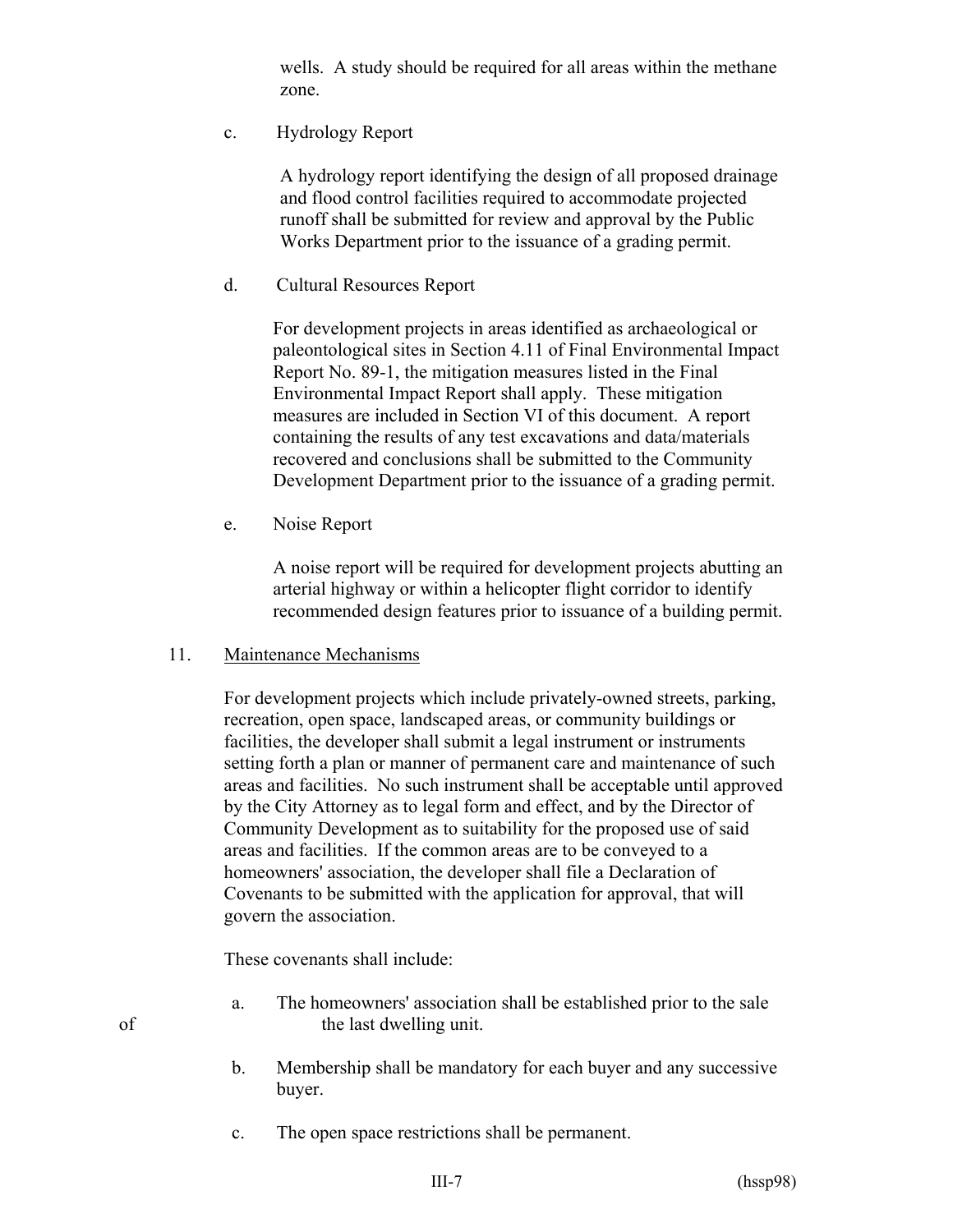- d. Provisions to prohibit parking upon other than approved and developed parking spaces shall be written into the covenants, conditions and restrictions for each project.
- e. If the development is constructed in increments or phases which require one or more final maps, reciprocal covenants, conditions, or restrictions, reciprocal management and maintenance agreements shall be established which will cause a merging of increments as they are completed, and embody one homeowners' association with common areas for the total development.

# 12. Affordable Housing

All developers of residential projects shall be required to submit an affordable housing plan in conjunction with any subdivision in accordance with the City's adopted Housing Element. An affordable housing plan shall provide for on-site affordable housing within the Holly-Seacliff Specific Plan. The contents of the affordable housing plan shall include the following:

- a. Fifteen (15) percent of the total units proposed shall be for households earning less than 120% of the Orange County Median Income.
- b. A detailed description of the type, size, location and phasing of the units being built.
- c. The estimated applicable sales price and rental rate of the units.
- d. Residential projects for households earning less than 80% of the Orange County Median Income may request a subsidy by one or more of the following:
	- 1. Direct financial assistance.
	- 2. Reduction in fees and/or exactions.
	- 3. Deviations from specific development standards of the Holly- Seacliff Specific Plan.

Exception: An In-Lieu Fee may be applied on small projects.

Parcels one (1) acre in size or less may pay a fee established by the City Council in lieu of providing on-site affordable housing units.

13. Parks

The final design of neighborhood parks, as well as any requests for private recreation facilities parks credit, shall be reviewed by the Community Services Commission.

14. Lot Consolidation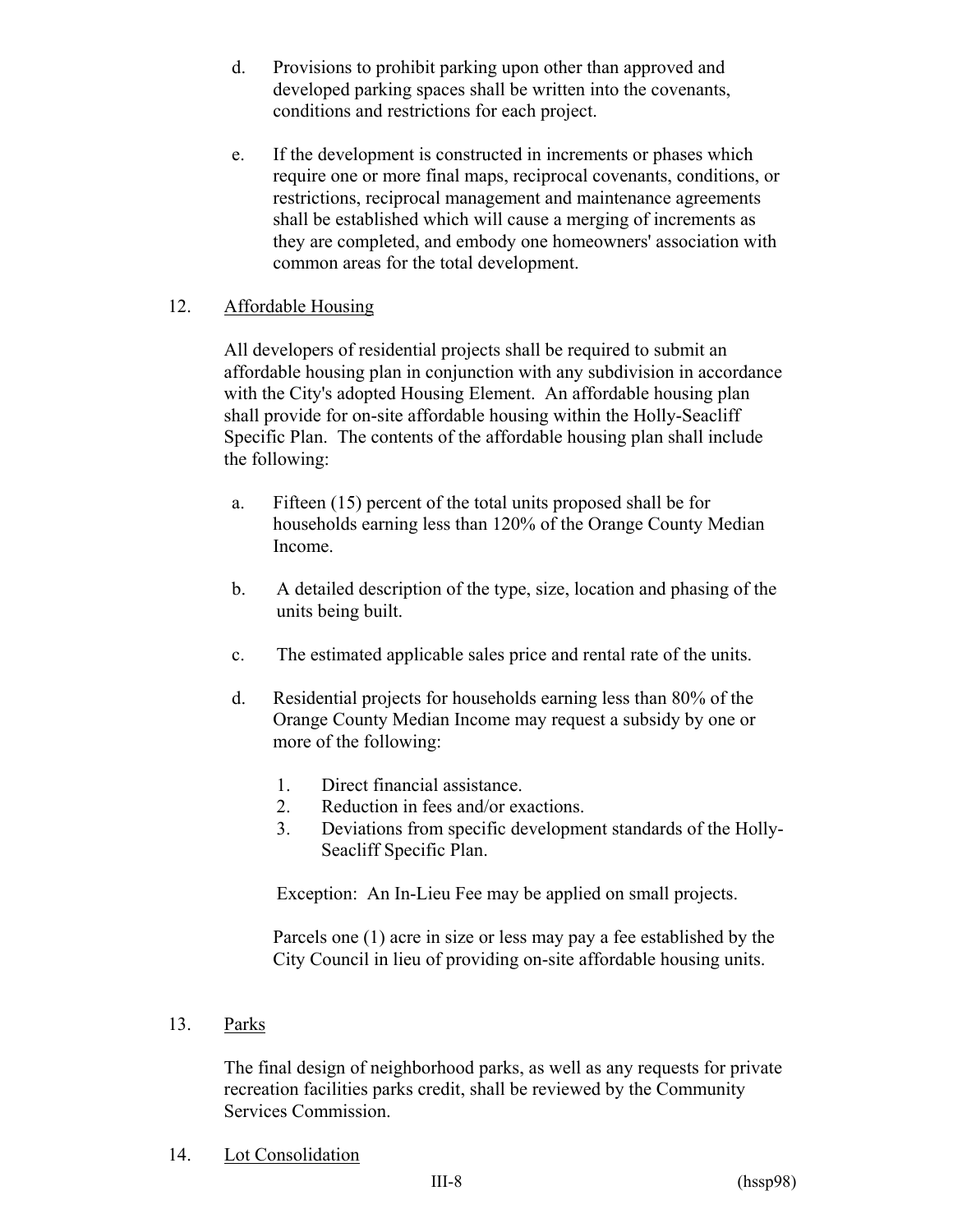The City should consider adoption of a redevelopment plan or other strategy to assemble encyclopedia lots and other non-buildable parcels in Planning Areas II and IV.

#### 15. Air Quality Conservation Measures

Development within the specific Plan area should consider the following during project design: bicycle facilities, bus turnout lanes, bus shelters, park and ride areas, energy conserving lighting an traffic signal synchronization, where feasible.

#### 16. Non-Residential Building Materials

Non-residential building materials should be compatible with nearby residential structures and should minimize glare.

#### 17. Department of Fish and Game Notification

Upon City approval of any grading or development plans within streambed areas under the jurisdiction of the California Department of Fish and Game, the Developer shall be required to notify and obtain appropriate permits from the Department of Fish and Game.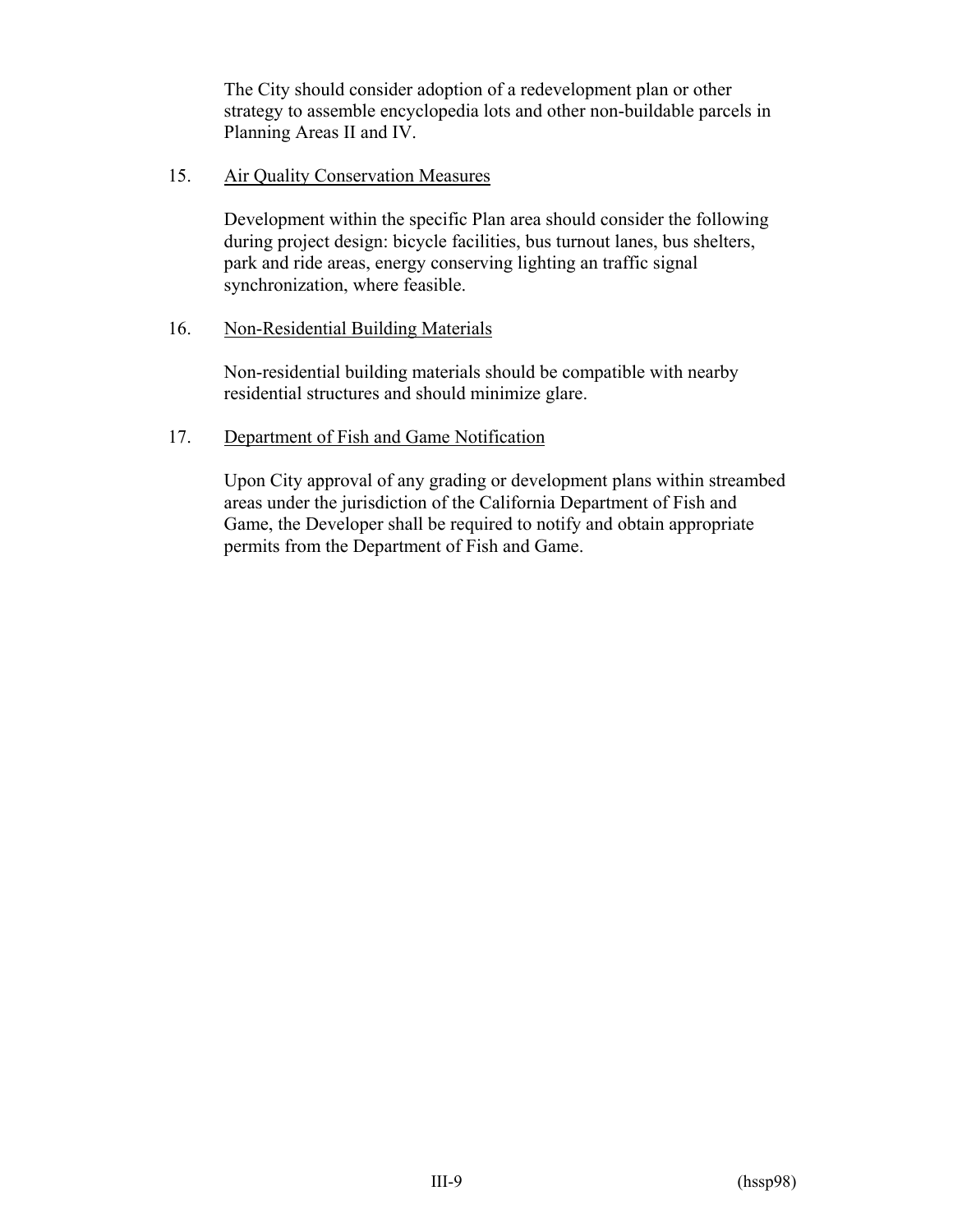# **D. Development Standards**

#### **1. Low Density Residential (RL-1)**

#### a. Purpose

The Low Density Residential District is intended to provide for singlefamily detached dwellings at the lowest density.

#### b. Permitted Uses

- 1) Lot sale subdivisions, subject to approval of a tentative parcel map or tentative tract map.
- 2) Single-family home subdivisions, subject to approval of a conditional use permit and a tentative parcel map or tentative tract map.
- 3) Single-family detached dwelling units and associated accessory buildings, subject to issuance of a building permit.

#### c. Minimum Parcel Size/Frontage

A licensed land surveyor or civil engineer shall submit calculations showing lot width, depth and area for any new parcel.

- 1) The minimum lot size shall be seven thousand (7,000) square feet.
- 2) The minimum lot frontage shall be sixty (60) feet. The minimum required lot frontage for cul-de-sac and knuckle lots shall be forty-five (45) feet; however, if one additional off-street parking space is included, the minimum shall be thirty (30) feet.
- d. Maximum Density/Intensity

The maximum density shall not exceed one (1) dwelling unit per lot. Exception: A second unit may be added to an existing single-family residence upon approval of a Conditional Use Permit in accordance with standards contained in the Huntington Beach Ordinance Code.

e. Maximum Building Height

The maximum building height shall be thirty-five (35) feet and a maximum of two (2) stories.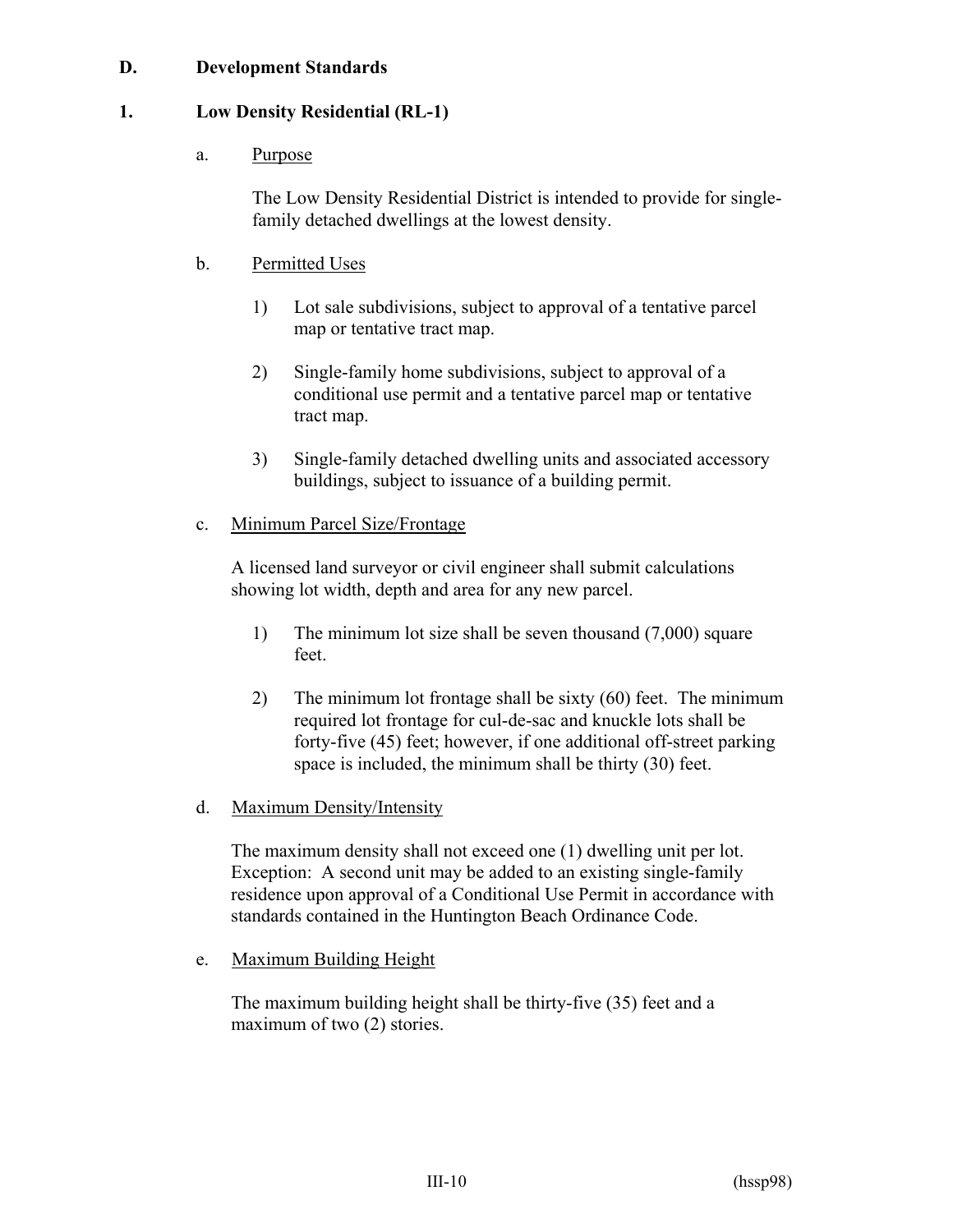# f. Maximum Site Coverage

Maximum site coverage shall be fifty (50) percent. The maximum site coverage shall be fifty-five (55) percent for all lots abutting a park, recreation area or public utility right-of-way which is a minimum of 100 feet in clear width.

# g. Setback (Front Yard)

The minimum setback from the front property lines for all structures exceeding forty-two (42) inches in height shall be as follows:

Dwellings: Fifteen (15) feet. Front entry garages and carports: Twenty (20) feet. Side entry garages: Ten (10) feet. Balconies, Bay windows, Eaves and Fireplaces: Twelve (12) feet, except eight (8) feet on side entry garage.

h. Setback (Side Yard)

The minimum setback from the side property lines shall be as follows:

1) Interior Side Yard

Dwellings, patio covers, garages, carports and accessory buildings: Minimum of five (5) feet. Eaves: Thirty (30) inches. Fireplaces: Thirty (30) inches. Bay windows, balconies, open stairways and architectural features: Three (3) feet.

2) Exterior Side Yard

Dwellings, garages, carports, and accessory buildings: Minimum of ten (10) feet. Eaves: Seven (7) feet. Bay windows, balconies, open stairways, architectural features and Fireplaces: Seven and one-half (7.5) feet. Unenclosed patio covers: Five (5) feet.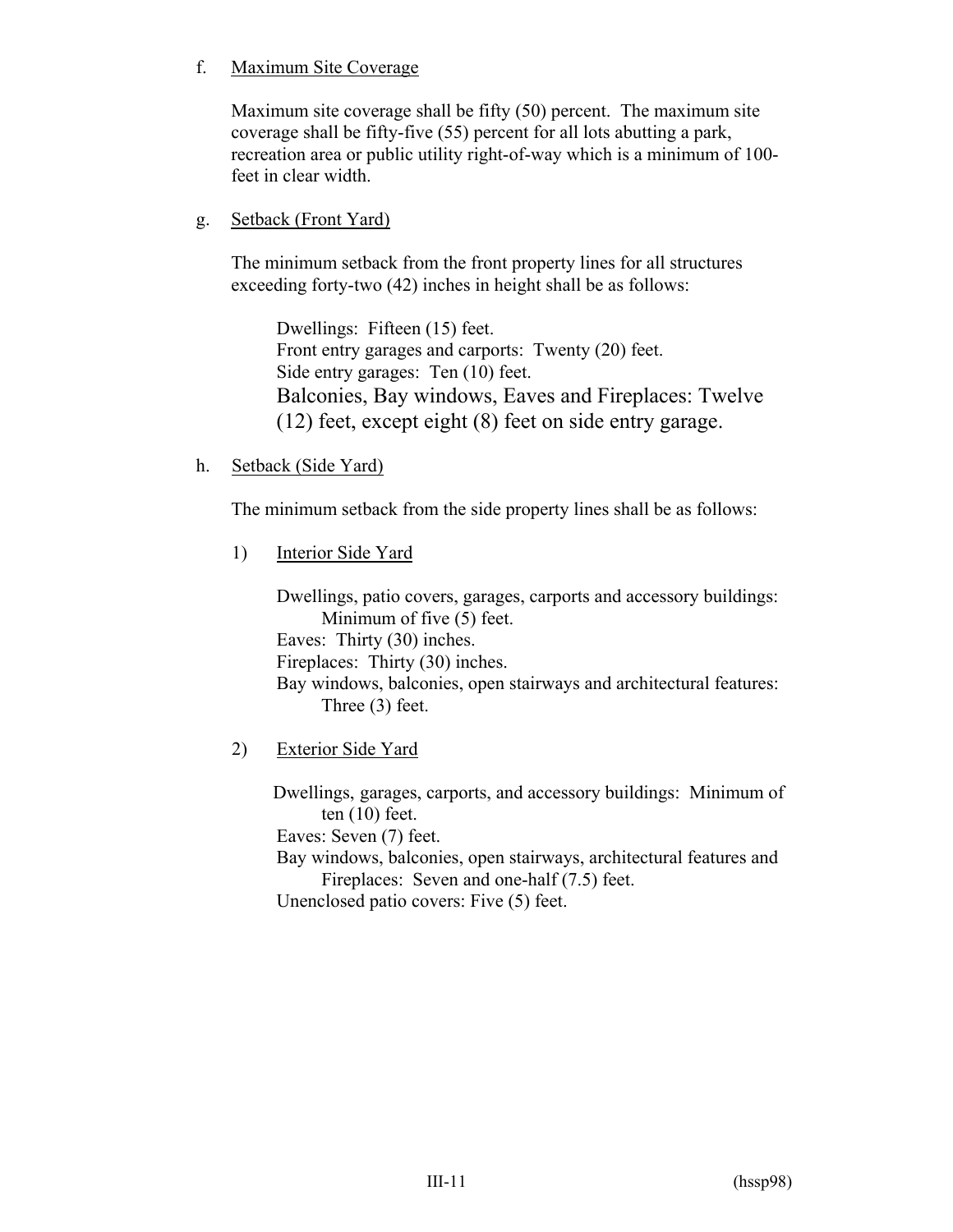# i. Setback (Rear Yard)

The minimum setback from the rear property lines shall be as follows:

Dwellings: Twenty (20) feet. Garages or accessory buildings: Minimum of five (5) feet. Bay windows, balconies, open stairways and architectural features: Fifteen (15) feet. Unenclosed patio covers: Five (5) feet.

#### j. Building Separation

The minimum building separation between buildings on the same lot shall be ten (10) feet.

#### k. Open Space

Open space shall be provided on the lot by the required minimum setback areas.

l. Parking

Parking shall comply with the Huntington Beach Ordinance Code.

m. Miscellaneous Requirements

Accessory buildings may be permitted on a lot with a permitted main building. The minimum distance between an accessory building and any other building on the same lot shall be ten (10) feet. Setback requirements are as previously specified.

n. Parkway Landscaping

One (1) 36-inch box tree per lot. If a parkway is not provided, the required street tree shall be planted within the front setback prior to final inspection.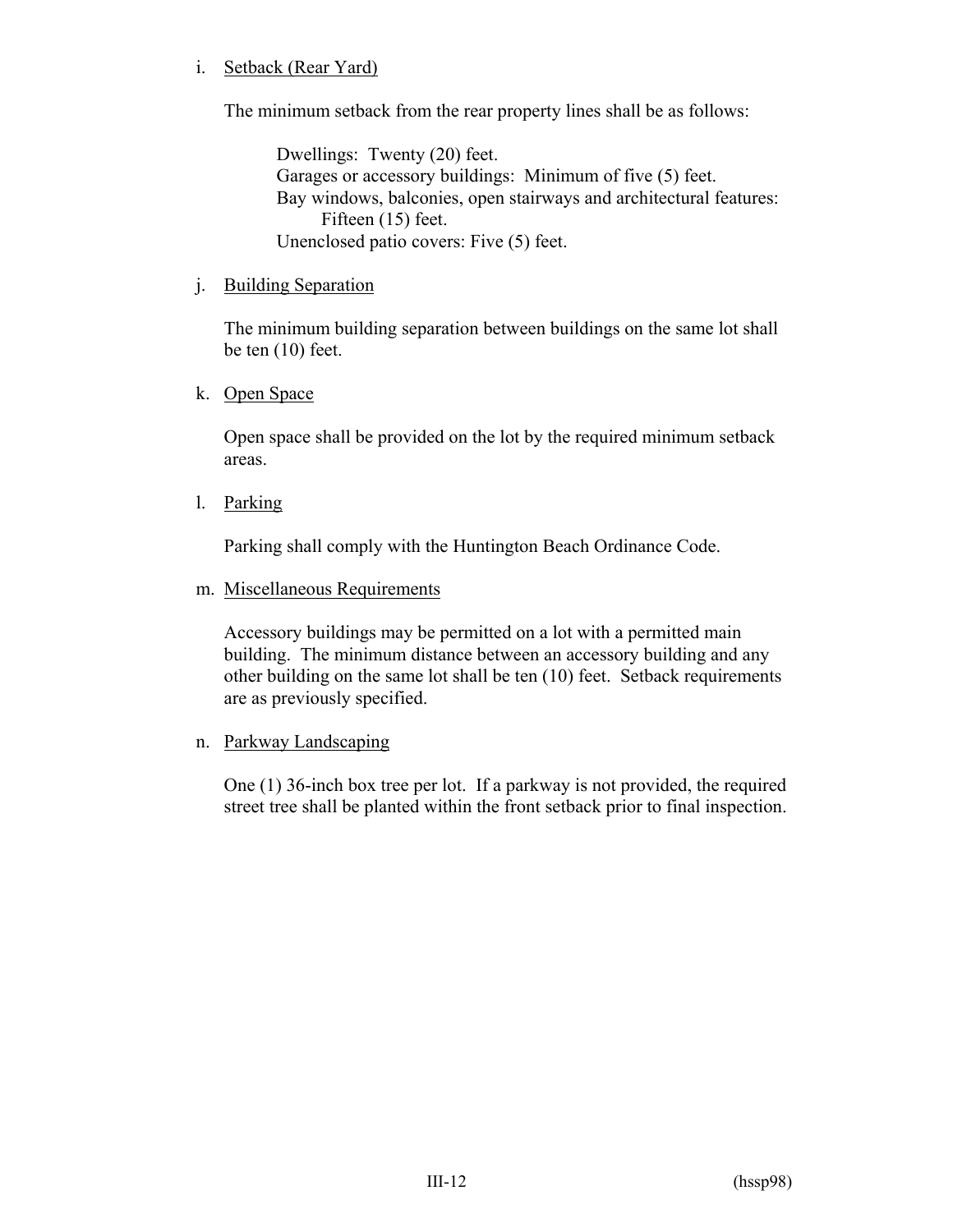# **2. Low Density Residential 2 (RL-2)**

# a. Purpose

The Low Density Residential 2 district is intended to provide for singlefamily detached dwelling units at low densities in Planning Area III.

- b. Permitted Uses
	- 1) Single-family detached dwelling units (including zero lot line, Z-lot and patio homes) and their associated accessory buildings, subject to approval of a conditional use permit and a tentative parcel map or tentative tract map.
	- 2) Golf Course maintenance facility, subject to the approval of a conditional use permit.
- c. Minimum Parcel Size/Frontage

A licensed land surveyor or civil engineer shall submit calculations showing lot width, depth and area for any new parcel.

- 1) The minimum lot size shall be five thousand (5,000) square feet on one-half of the total number of lots and a minimum six thousand (6,000) square foot lots for the balance.
- 2) The minimum lot frontage shall be fifty (50) feet. The minimum required lot frontage for cul-de-sac and knuckle lots shall be fortyfive (45) feet; however if one additional off-street parking space is included, the minimum shall be thirty (30) feet.
- d. Maximum Density/Intensity

The maximum density shall not exceed one (1) dwelling unit per lot. Second units are not permitted.

e. Maximum Building Height

The maximum building height shall be Thirty-five (35) feet and a maximum of two (2) stories.

f. Maximum Site Coverage

Maximum site coverage shall be fifty (50) percent. The maximum site coverage shall be fifty-five (55) percent for all lots abutting a park, recreation area, or public utility right-of-way which is a minimum of 100 feet in clear width.

g. Setback (Front Yard)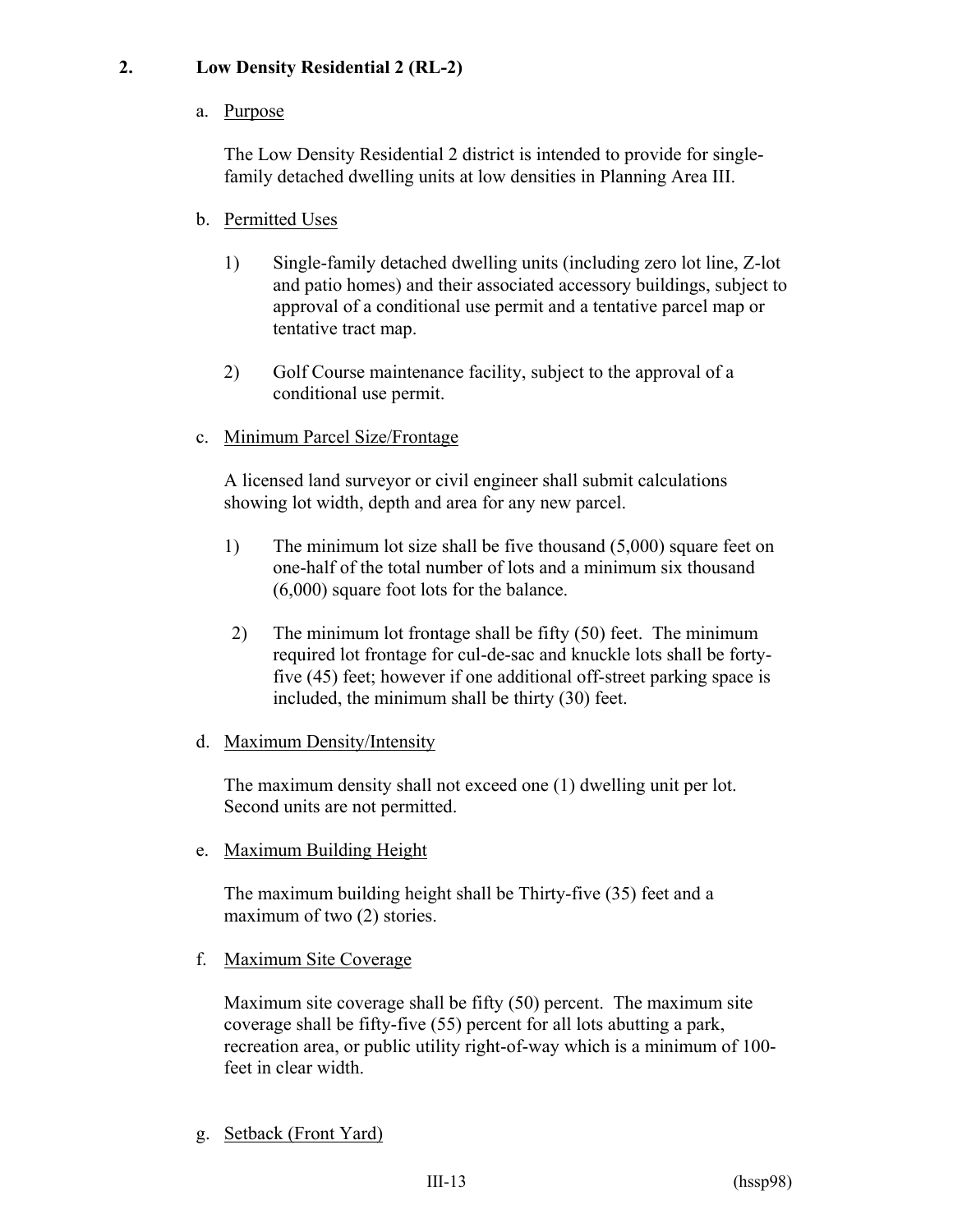The minimum setback from the front property lines for all structures exceeding forty-two (42) inches in height shall be as follows:

Dwellings: Fifteen (15) feet. Front entry garages and carports: Twenty (20) feet. Side entry garages: Ten (10) feet. Balconies, Bay windows, Eaves and Fireplaces: Twelve (12) feet, except eight (8) feet on side entry garage.

#### h. Setback (Side Yard)

The minimum setback from the side property lines shall be as follows:

1) Interior Side Yard

 Dwellings, patio covers, garages, carports and accessory buildings: Minimum of five (5) feet. Eaves: Thirty (30) inches. Fireplaces: Thirty (30) inches. Bay windows, balconies, open stairways and architectural features: Three (3) feet.

2) Exterior Side Yard

 Dwellings, garages**,** carports and accessory buildings: Minimum of ten (10) feet.

Eaves: Seven (7) feet.

Bay windows, balconies, open stairways, architectural features and Fireplaces: Seven and one-half (7.5) feet.

Unenclosed patio covers: Five (5) feet.

# 3) Exception for Zero Lot Line

A zero side yard setback or a zero rear yard setback shall be permitted as long as the following requirements are met:

- The lot adjacent to the zero setback side or rear yard shall be held under the same ownership at the time of application and the setback for the adjacent lot shall be either zero or a minimum of ten (10) feet.
- All architectural features shall comply with the Uniform Building Code.
- The zero setback shall not be adjacent to a public or private right-of-way.
- Exposure protection between structures shall be provided as specified by the Fire Department and the Building Division.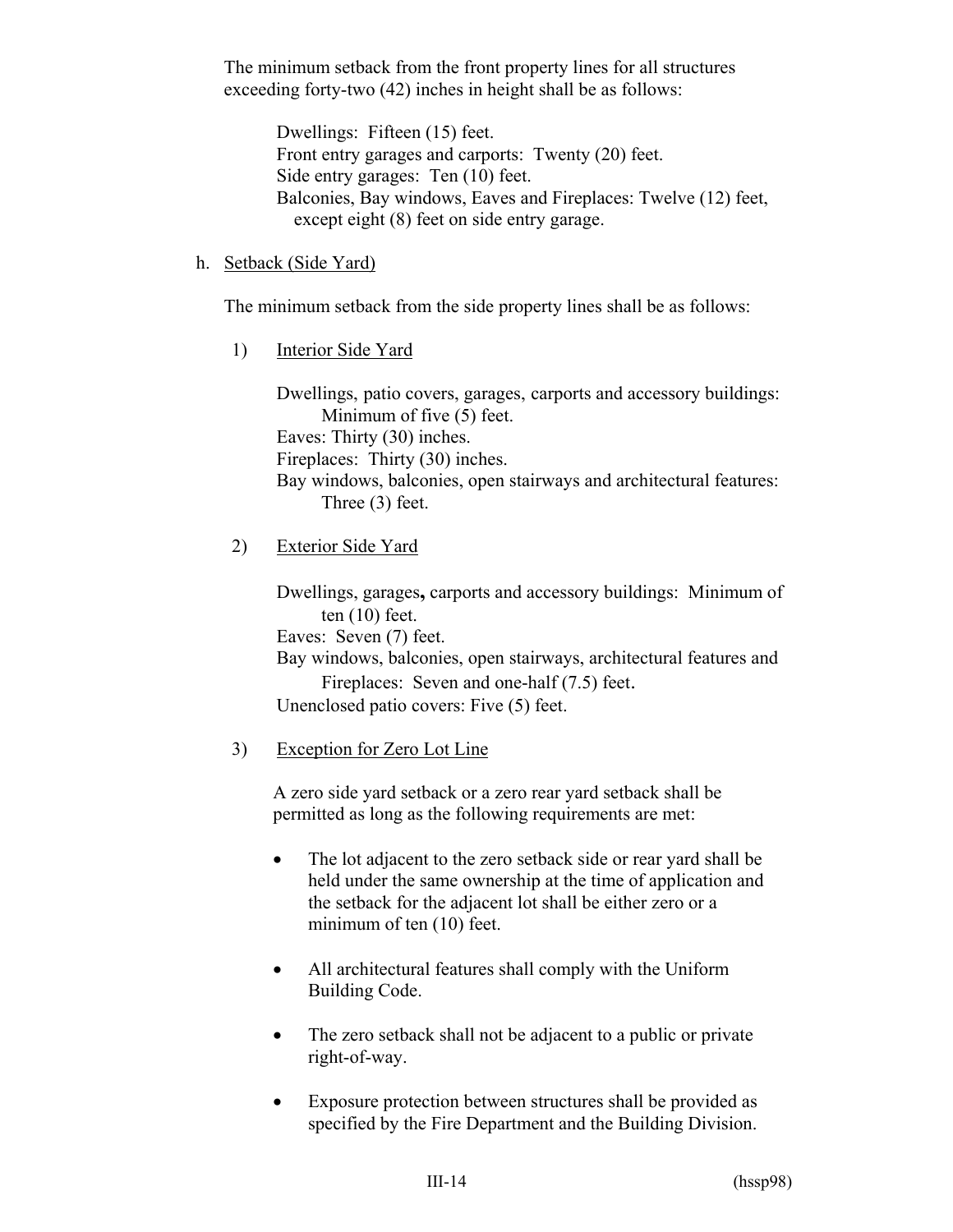## i. Setback (Rear Yard)

The minimum setback from the rear property lines shall be as follows:

Dwellings: Twenty (20) feet. Garages or accessory buildings: Five (5) feet. Bay windows, balconies, open stairways and architectural features: Fifteen (15) feet. Unenclosed patio covers: Five (5) feet.

#### j. Building Separation

The minimum building separation between buildings on the same lot shall be ten (10) feet.

#### k. Open Space

Open space shall be provided on the lot by the required minimum setback areas.

l. Parking

Parking shall comply with the Huntington Beach Ordinance Code.

#### m. Miscellaneous Requirements

Accessory buildings may be permitted on a lot with a permitted main building. The minimum distance between an accessory building and any other building on the same lot shall be ten (10) feet. Setback requirements are as previously specified.

Prior to the approval of a tentative tract map adjacent to the Seacliff Golf Course, preliminary landscape plans and development/open space edge treatments plans should be submitted for City approval. These plans should provide for the review of planting compatibility along the relevant edge of the development.

# n. Parkway Landscaping

One (1) 36-inch box tree per lot. If a parkway is not provided, the required street tree shall be planted within the front setback prior to final inspection.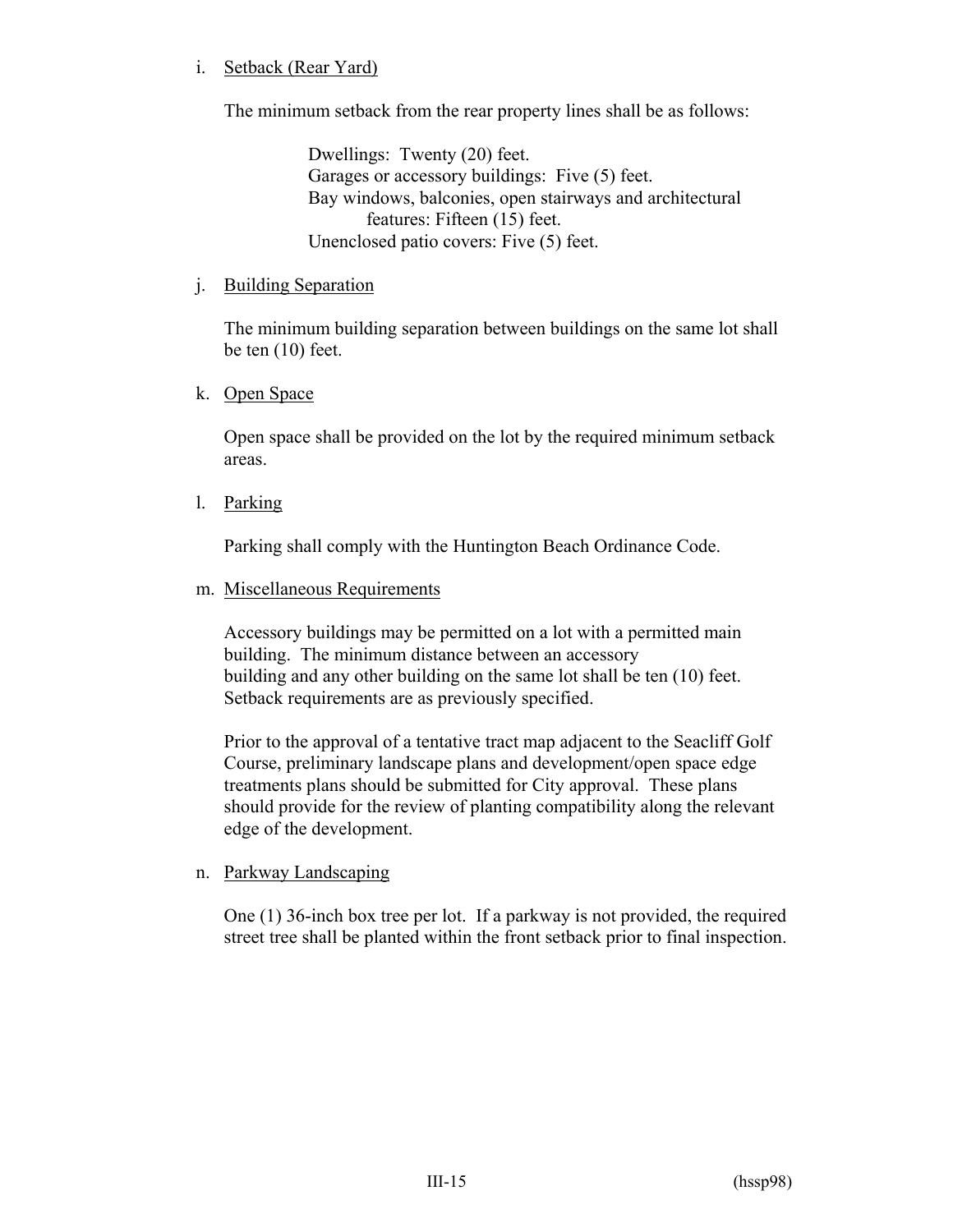# **3. Low Density Residential 3 (RL-3)**

# a. Purpose

The Low Density Residential 3 District is intended to provide for singlefamily detached or attached dwelling units at low densities in Planning Area II.

# b. Permitted Uses

Single-family detached or attached dwelling units (including zero lot line, Z-lot and patio homes) and their associated accessory buildings, subject to approval of a conditional use permit and tentative parcel map or tentative tract map.

#### c. Minimum Parcel Size/Frontage

A licensed land surveyor or civil engineer shall submit calculations showing lot width, depth and area for any new parcel.

- 1) The minimum lot size shall be three thousand-three hundred (3,300) square feet.
- 2) The minimum lot frontage shall be thirty (30) feet; however, the minimum required lot frontage for cul-de-sac and knuckle lots shall be twenty (20) feet.

# d. Maximum Density/Intensity

The maximum density shall not exceed one (1) dwelling unit per lot. Second unit**s** are not permitted.

# e. Maximum Building Height

The maximum building height shall be thirty-five (35) feet and a maximum of two (2) stories.

# f. Maximum Site Coverage

Maximum site coverage shall be fifty-five (55) percent.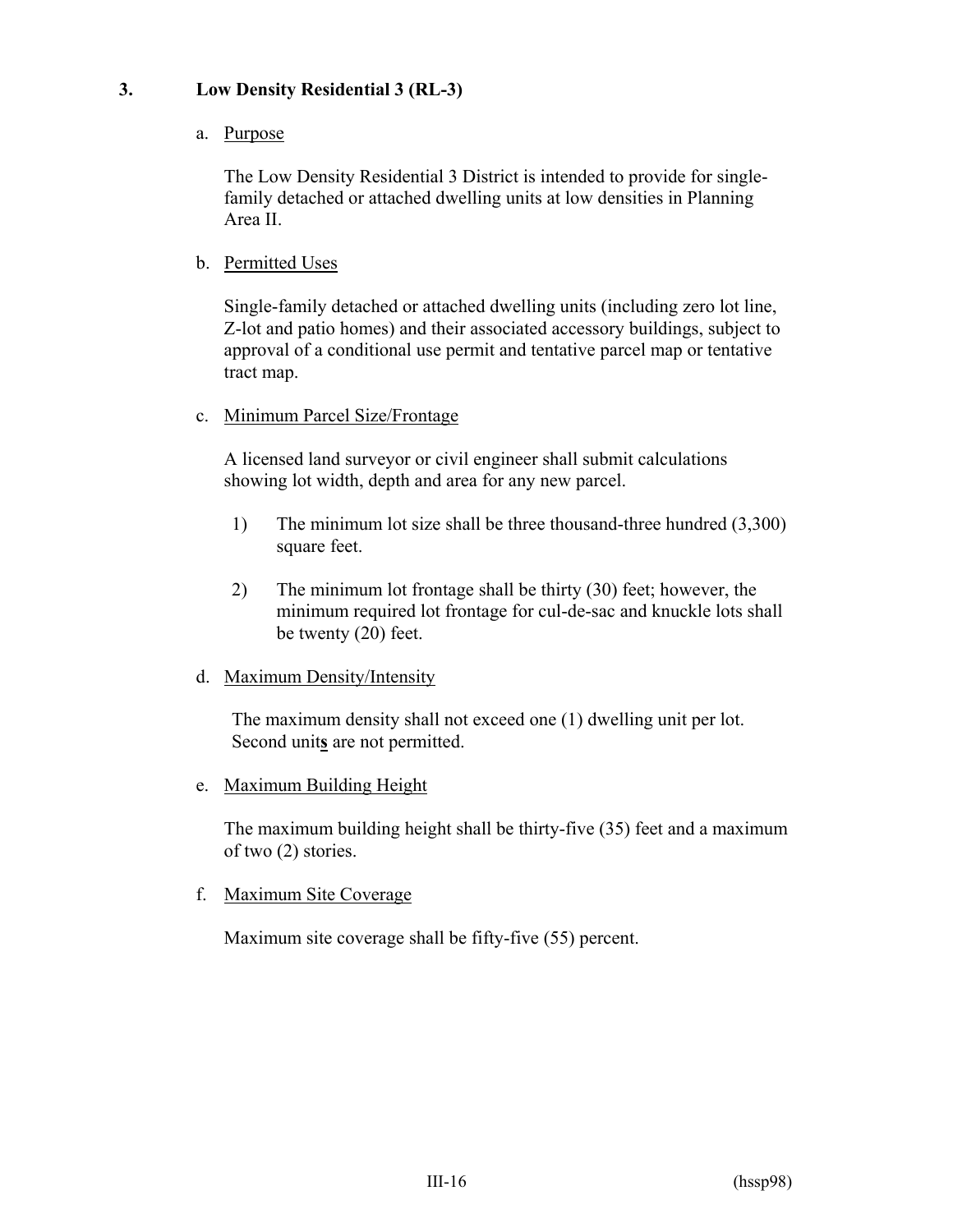# g. Setback (Front Yard)

The minimum setback from the front property lines for all structures exceeding forty-two (42) inches in height shall be as follows:

> Dwellings: Fifteen (15) feet. Front entry garages or carports: Eighteen (18) feet. Side entry garages: Ten (10) feet. Baywindows, eaves, fireplaces and balconies: Twelve (12) feet, except 10 feet on side entry garage.

#### h. Setback (Side Yard)

The minimum setback from the side property lines shall be as follows:

1) Interior Side Yard

Dwellings, patio covers, garages and accessory buildings: minimum aggregate twenty (20) percent of lot frontage at any point of the structure; with minimum three (3) feet on any interior yard but need not exceed five (5) feet [or aggregate ten (10) feet].

Eaves: Thirty (30) inches.

Fireplaces: Thirty (30) inches.

Bay windows, balconies, open stairways and architectural features: Three (3) feet.

2) Exterior Side Yard

Dwellings, garages, carports and accessory buildings: minimumaggregate twenty (20) percent of lot frontage at any point of the structure; with minimum six(6) feet on any exterior yard but need not exceed eight (8) feet [or aggregate of thirteen (13) feet].

Bay windows, balconies, open stairways, architectural features, eaves and Fireplaces: Three and one-half (3.5) feet. Patio covers: Three (3) feet.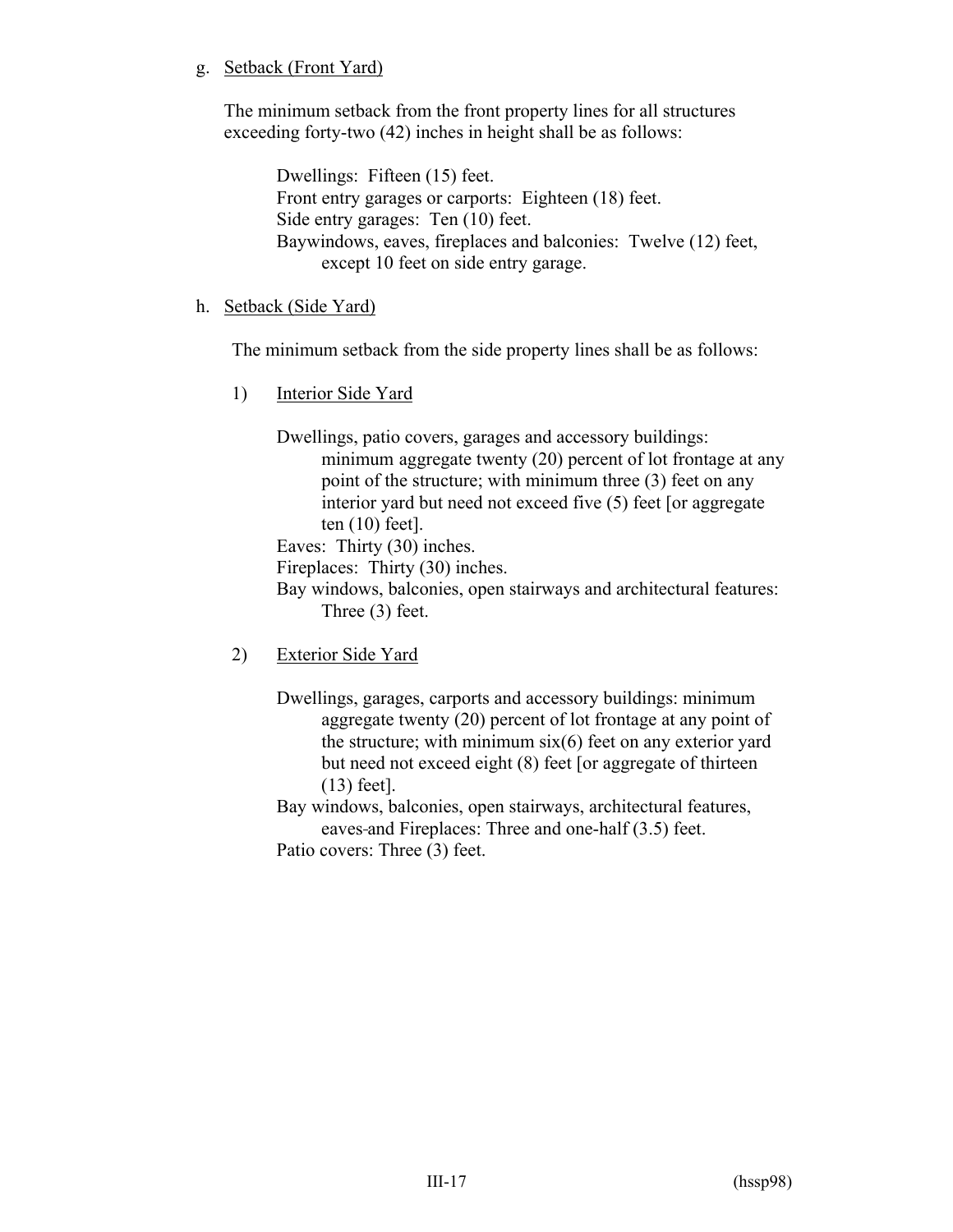#### **ILLUSTRATION OF SIDE YARD SETBACKS**



Lot Frontage  $=$  50 ft. 20% of Frontage = 10 ft.

# 3) Exception for Zero Lot Line

A zero side yard setback or a zero rear yard setback shall be permitted as long as the following requirements are met:

- The lot adjacent to the zero setback side or rear yard shall be held under the same ownership at the time of application and the setback for the adjacent lot shall be either zero or a minimum of six (6) feet.
- All architectural features shall comply with the Uniform Building Code.
- The zero setback shall not be adjacent to a public or private right-of-way.
- Exposure protection between structures shall be provided as specified by the Fire Department and the Community Development Department.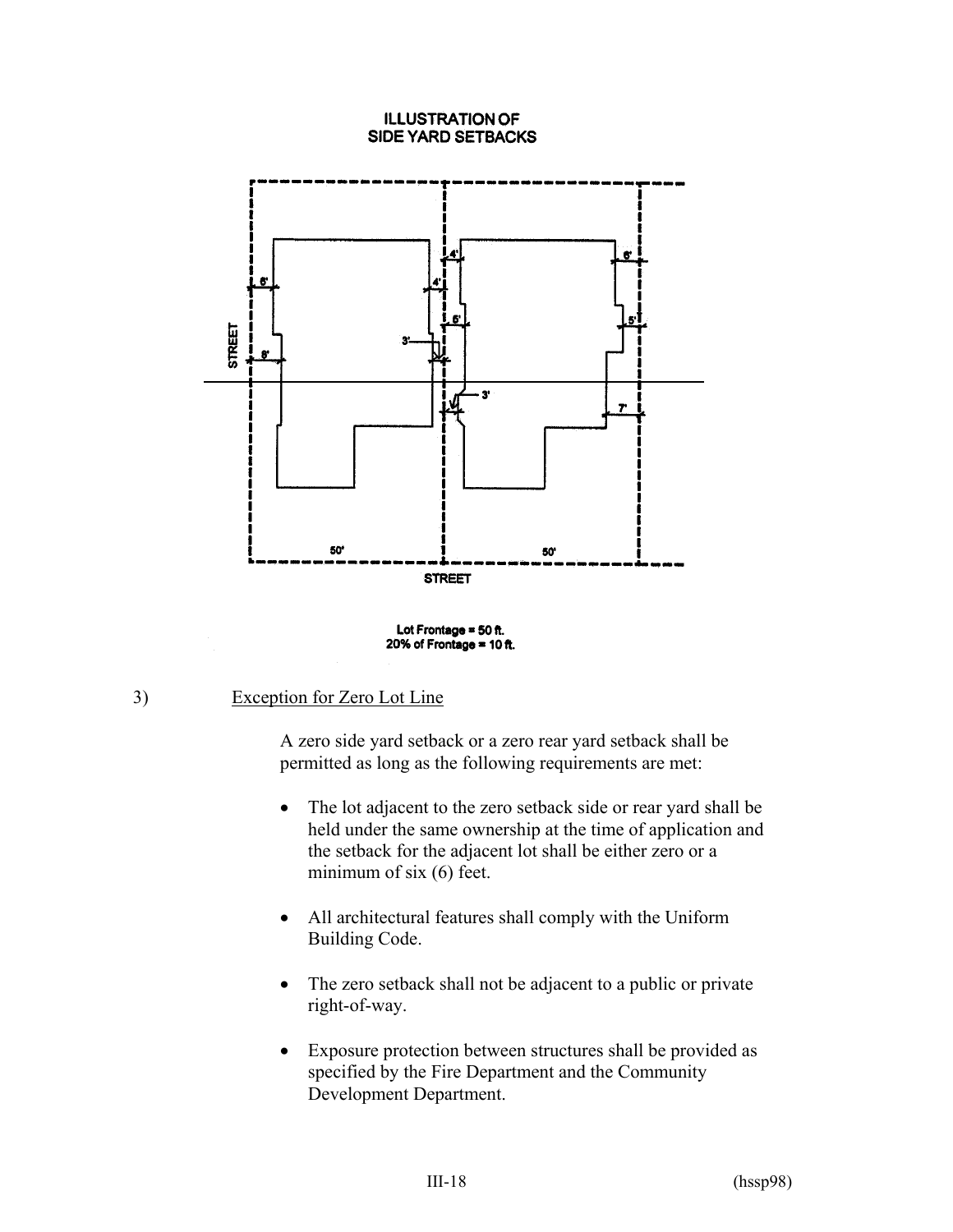## i. Setback (Rear Yard)

The minimum setback from the rear property lines shall be as follows:

Dwellings: Fifteen (15) feet. Garages or accessory buildings: Five (5) feet. Balconies, Bay windows, open stairways and architectural features: Twelve (12) feet. Unenclosed patio covers: Five (5) feet.

#### j. Building Separation

The minimum building separation between buildings on the same lot shall be six (6) feet.

#### k. Open Space

Open space shall be provided on the lot by the required minimum setback areas, except where an RL-3 development is constructed on property designated for RM and RMH development projects with 20 or more units shall provide common open space (recreation area) as follows:

150 square feet per lot for lots with less than 40 feet of lot frontage, and

100 square feet per lot for lots with 40 feet or more of lot frontage.

In no case shall the common open space area be less than 3,000 square feet. The minimum dimension of the common open space area shall be 50 feet. The total common open space area required may be provided in one or more areas as long as each area is a minimum of 3,000 square feet and has a minimum dimension of 50 feet.

For projects with less than 20 units, a minimum 600 square feet of open space (private or common) shall be provided per unit. Private open space excludes side and front yard setback areas. If a portion is provided as common open space that area shall have a minimum dimension of 10 feet.

l. Parking

Parking shall comply with the Huntington Beach Ordinance Code.

m. Miscellaneous Requirements

Accessory buildings may be permitted on a lot with a permitted main building. The minimum distance between an accessory building and any other building on the same lot shall be six (6) feet. Setback requirements are as previously specified.

All streets within Planning Unit II-1 shall be privately maintained but permit public access. The site plan shall be designed as an inward-oriented planned community.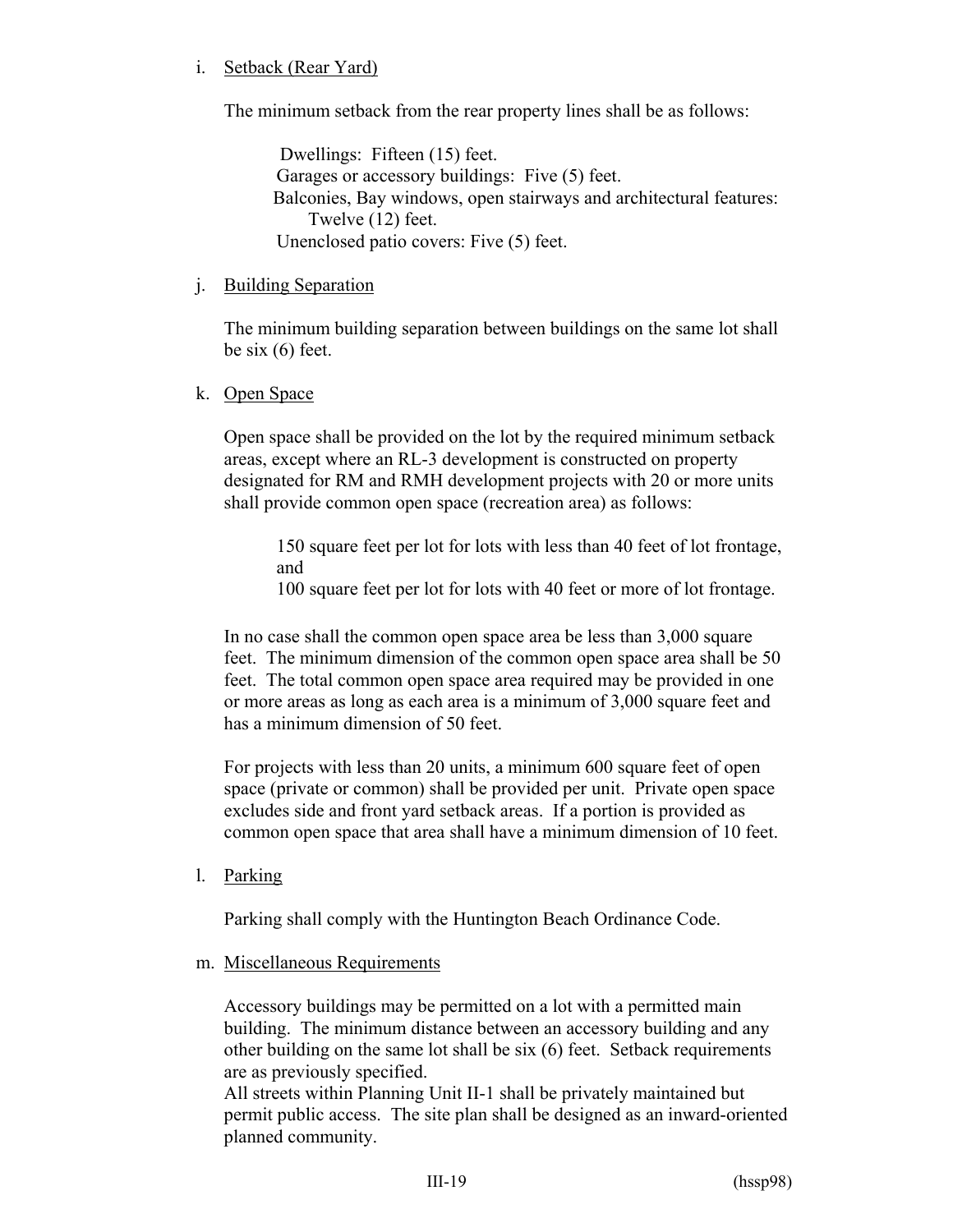## n. Parkway Landscaping

One (1) 36-inch box tree per forty-five (45) feet of street frontage or fraction thereof. If a parkway is not provided, the required street tree shall be planted within the front setback of each lot prior to final inspection.

# **4. Medium Density Residential (RM)**

a. Purpose

The Medium Density Residential district is intended to provide for single family detached and attached dwelling units, condominiums, townhomes and multi-family residential developments at medium densities.

- b. Permitted Uses
	- 1) Single-family attached condominiums, townhouses, stacked flats and multi-family dwelling units (including apartments), and customary accessory uses and structures permanently located on a parcel, subject to approval of a conditional use permit and a tentative parcel map or tentative tract map.
	- 2) Single family detached dwelling units (including zero lot line, Z-lot and patio homes) and their associated accessory buildings are permitted in accordance with the development standards contained in the RL-3 District (Section D herein), subject to approval of a conditional use permit and tentative parcel map or tentative tract map.
- c. Maximum Density/Intensity

The maximum density shall not exceed fifteen (15) units/gross acre.

d. Maximum Building Height

Maximum building height shall be:

Dwellings: Forty (40) feet and a maximum of three (3) stories. Accessory Buildings: Thirty-five (35) feet.

Vertical identification elements for non-habitable common area structures may be twenty-five (25) feet higher than the maximum building height.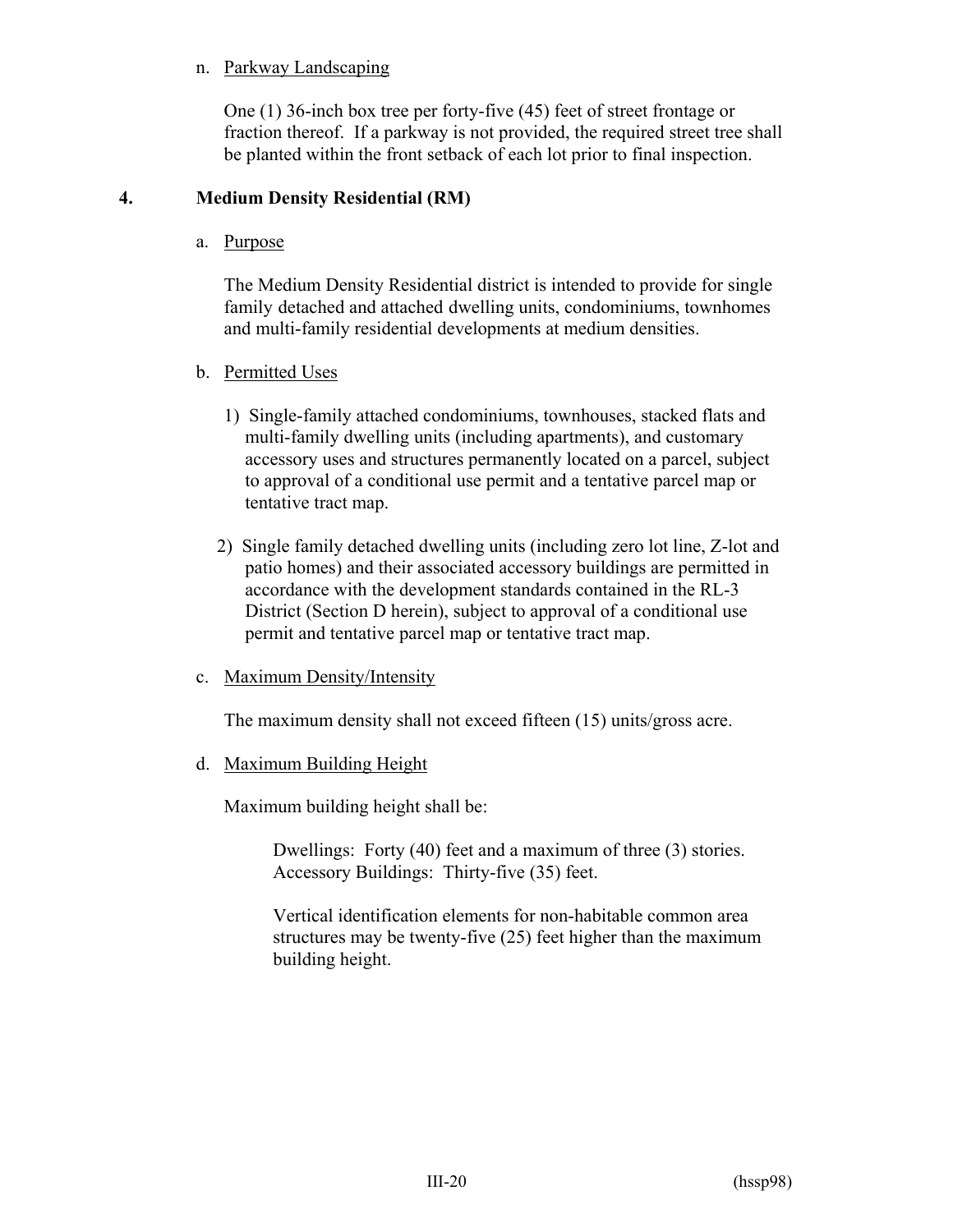e. Maximum Site Coverage

Maximum site coverage shall be fifty (50) percent. The maximum site coverage shall be fifty-five (55) percent for all lots abutting a park, recreation area or public utility right-of-way which is a minimum of 100 feet in clear width.

# f. Setback (Front Yard)

The minimum setback from the front property lines for all structures, except stairways, exceeding forty-two (42) inches in height shall be as follows:

Dwellings: fifteen (15) feet. Front entry garages or carports: Twenty (20) foot minimum, or five (5) foot minimum without driveway parking. Side entry garages: Ten (10) feet. Eaves, fireplaces, open space easements and balconies: Five (5) feet.

g. Setback (Side Yard)

The minimum setback from the side property lines shall be as follows:

1) Interior Side Yard

Dwellings, garages and accessory buildings: Minimum of five (5) feet. Also, fifteen (15) foot minimum building structure separation for one (1) and two (2) story buildings on the same lot. Twenty (20) foot minimum building structure separation for three (3) story buildings on the same lot.

Eaves: Eighteen (18) inches. Fireplaces: Thirty (30) inches. Bay windows, unroofed balconies, open stairways and architectural features: Three (3) feet.

2) Exterior Side Yard

Dwellings, garages and accessory buildings: Minimum of ten (10) feet. Side entry garages or carports: Ten (10) feet. Eaves: Eighteen (18) inches. Fireplaces: Seven and one-half (7.5) feet. Bay windows, unroofed balconies, open stairways and architectural features: Eight (8) feet.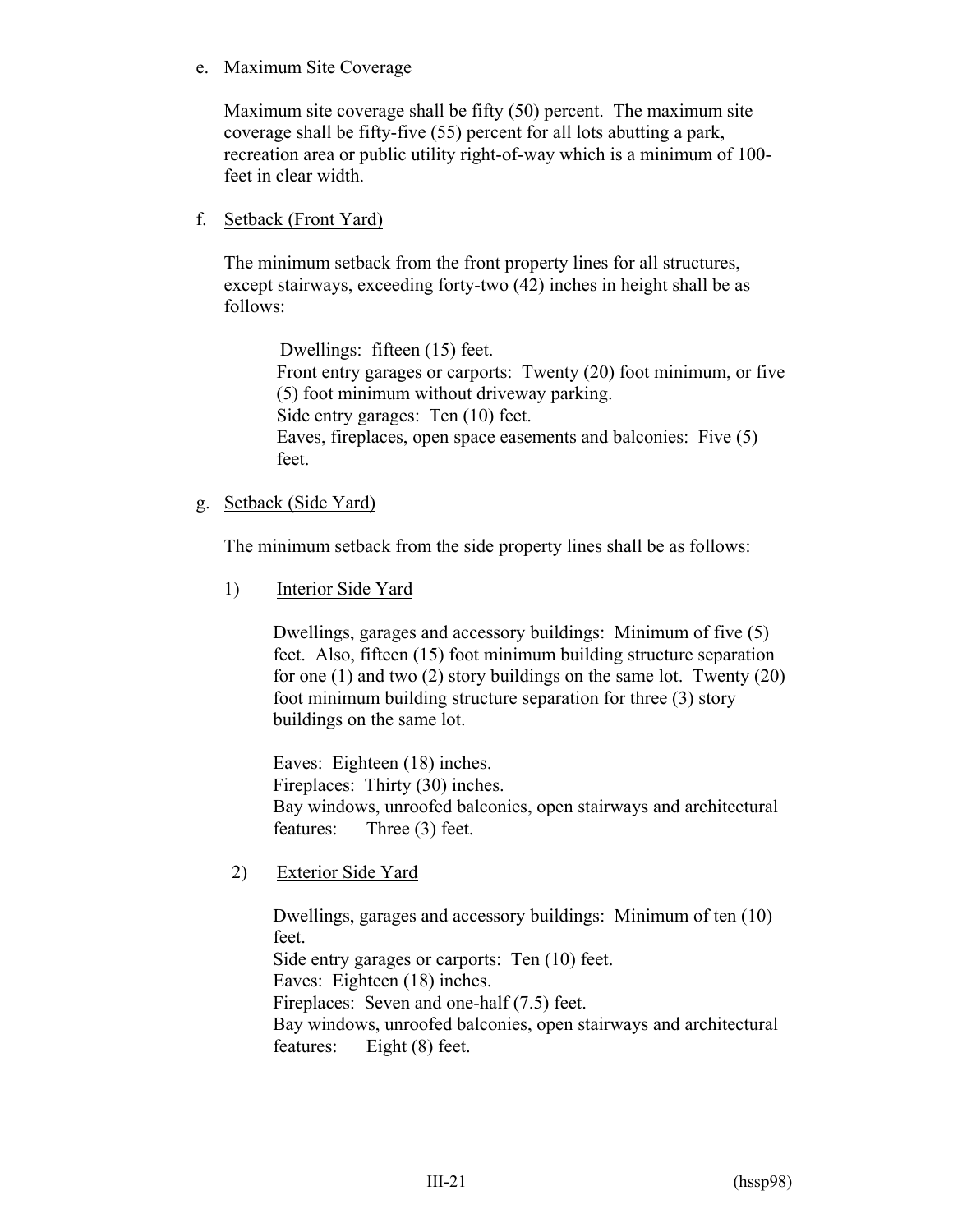# h. Setback (Rear Yard)

The minimum setback from the rear property lines shall be as follows:

Dwellings and open, unroofed stairways and balconies: Five (5) feet. Garages/accessory buildings: Five (5) feet.

i. Open Space

A minimum of 75 square feet per dwelling unit shall be provided in private open space. In addition, the following minimum common open space per dwelling unit shall be provided: 250 square feet (1 bedroom unit); 300 square feet (2 bedroom unit); 350 square feet (3 bedroom unit).

j. Parking

Parking shall comply with the Huntington Beach Ordinance Code.

- k. Miscellaneous Requirements
	- 1) Building Offset: Structures having dwellings attached side-by-side shall be composed of not more than six (6) dwelling units unless such structures provide an offset on the front of the building a minimum of two (2) feet for every two dwelling units in the structure.
	- 2) Landscaping: All setback areas visible from an adjacent public street and all common open space areas shall be landscaped and permanently maintained in an attractive manner with permanent automatic irrigation facilities provided. Trees shall be provided at a rate of one (1) 36-inch box tree per sixty (60) feet of street frontage or fraction thereof.
	- 3) A transportation corridor in Planning Area II shall be set aside and maintained in accordance with Development Agreement 90-1 and as illustrated in Exhibit 19. Habitable floor area shall be set back a minimum of ten (10) feet from the southerly five hundred (500) feet on both sides of the corridor. The corridor shall also be landscaped to the extent legal access is available to the developer.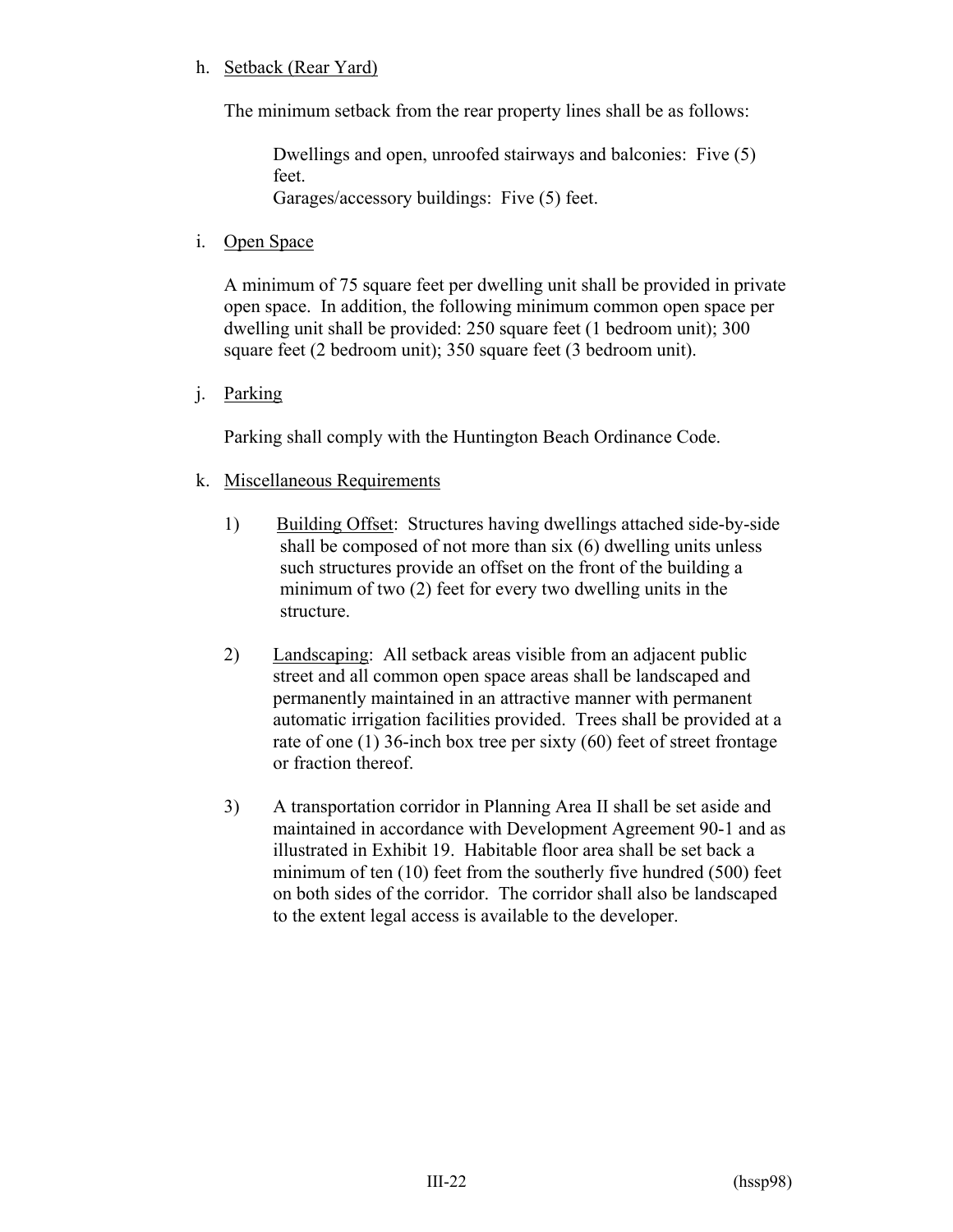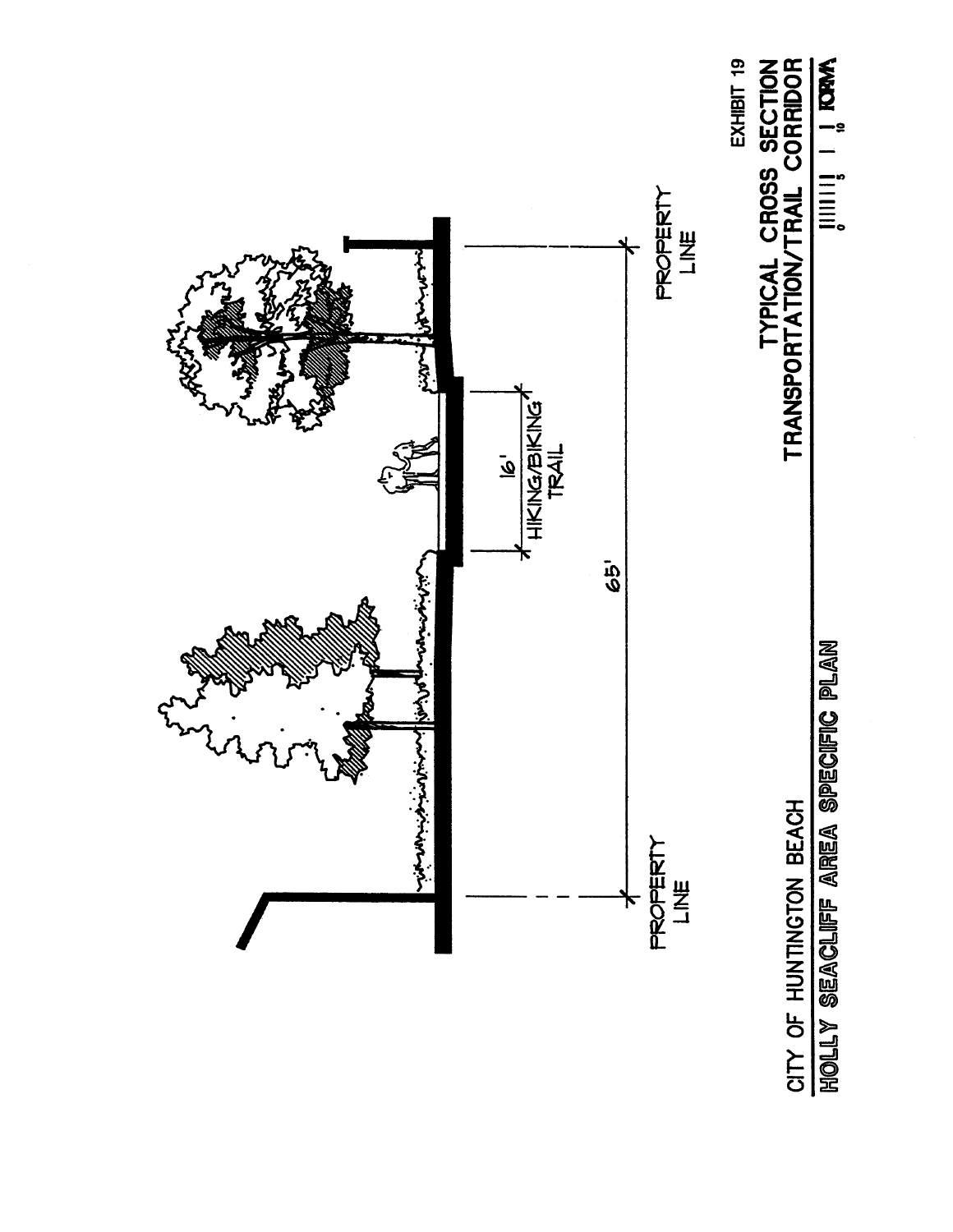# **5. Medium-High Density Residential (RMH)**

a. Purpose

The Medium-High Density Residential district is intended to provide for single family detached and attached dwelling units, condominiums, townhomes and multi-family residential developments at medium-high densities.

# b. Permitted Uses

- 1) Single-family attached condominiums, townhouses, stacked flats and multi-family dwelling units (including apartments), and customary accessory uses and structures.
- 2) Plan Review: Conditional Use Permit.
- 3) Single family detached dwelling units (including zero lot line, Z-lot and patio homes) and their associated accessory buildings are permitted in accordance with the development standards contained in the RL-3 District (Section D herein), subject to approval of a conditional use permit and tentative parcel map or tentative tract map.
- c. Maximum Density/Intensity

The maximum density shall not exceed density twenty-five (25) unit/gross ` acres.

d. Maximum Building Height

Maximum building height shall be:

Dwellings: Forty-five (45) feet and three (3) stories. Accessory buildings: Thirty-five (35) feet. Vertical identification elements for non-habitable common area structures may be twenty-five (25) feet higher than the maximum building height.

e. Maximum Site Coverage

Maximum site coverage shall be fifty (50) percent. The maximum site coverage shall be fifty-five (55) percent for all lots abutting a park, recreation area or public utility right-of-way which is a minimum of 100 feet in clear width.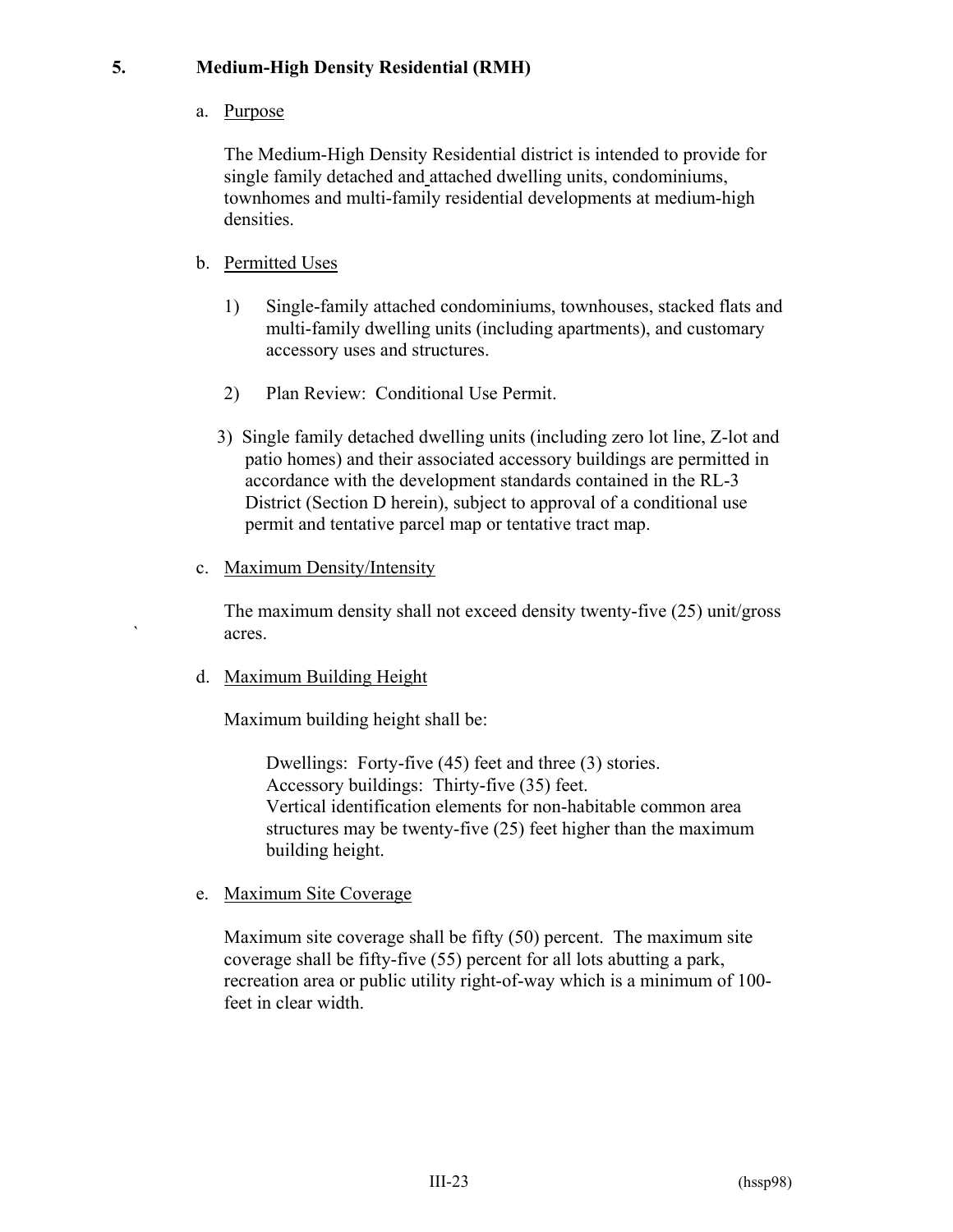# f. Setback (Front Yard)

The minimum setback from the front property lines for all structures, except stairways, exceeding forty-two (42) inches in height shall be as follows:

Dwellings: fifteen (15) feet. Front entry garages or carports: Twenty (20) foot minimum, or five (5) foot minimum without driveway parking. Side entry garages: Ten (10) feet. Eaves, fireplaces, open/unroofed building stairways and balconies: Five (5) feet. Accessory buildings: Ten (10) feet.

# g. Setback (Side Yard)

The minimum setback from the side property lines shall be as follows:

1) Interior Side Yard

Dwellings, garages and accessory buildings: Minimum of five (5) feet. Also, fifteen (15) foot minimum building structure separation for one (1) and two (2) story buildings on the same lot. Twenty (20) foot minimum building structure separation for three (3) story buildings on the same lot.

Eaves: Eighteen (18) inches. Fireplaces: Thirty (30) inches. Bay windows, unroofed balconies, open stairways and architectural features: Three (3) feet.

2) Exterior Side Yard

Dwellings and accessory buildings: Ten (10) feet. Side entry garages or carports: Ten (10) feet. Eaves: Eighteen (18) inches. Fireplaces: Seven and one-half (7.5) feet. Bay windows, unroofed balconies, open stairways and architectural features: Eight (8) feet.

# h. Setback (Rear Yard)

The minimum setback from the rear property lines shall be as follows:

Dwellings, open/unroofed building stairways and balconies: Five (5) feet.

Garages/accessory buildings: Three (3) feet.

i. Open Space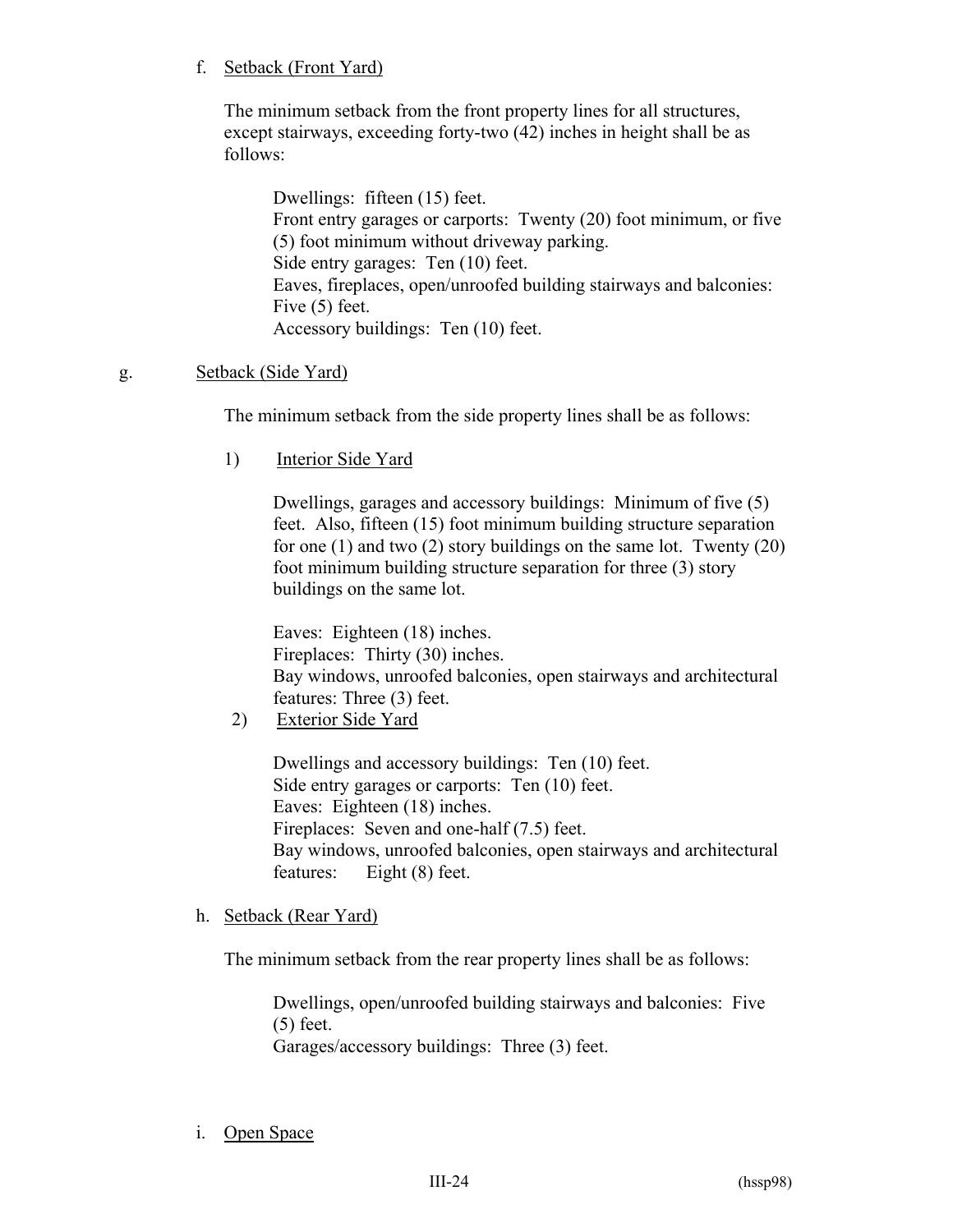A minimum of 75 square feet per dwelling unit shall be provided in private open space. In addition, the following minimum common open space per dwelling unit shall be provided: 250 square feet (1 bedroom unit); 300 square feet (2 bedroom unit); 300 square feet (2 bedroom unit); 350 square feet (3/ bedroom unit).

j. Parking

Parking shall comply with the Huntington Beach Ordinance Code.

- k. Miscellaneous Requirements
	- 1) Building Offset: Structures having dwellings attached side-by-side shall be composed of not more than six (6) dwelling units unless such structures provide an offset on the front of the building a minimum of two (2) feet for every two dwelling units in the structure.
	- 2) Landscaping: All setback areas visible from an adjacent public street and all common open space areas shall be landscaped and permanently maintained in an attractive manner with permanent automatic irrigation facilities provided. Trees shall be provided at a rate of one (1) 36-inch box tree per forty-five (45) feet of street frontage or fraction thereof.
	- 3) A transportation corridor in Planning Area II shall be set aside and maintained in accordance with Development Agreement 90-1 and as illustrated in Exhibit 19. Habitable floor area shall be set back a minimum of ten (10) feet from the southerly five hundred (500) feet on both sides of the corridor. The corridor shall also be landscaped to the extent legal access is available to the developer.

# **6. Mixed Development (MD)**

#### a. Purpose

The Mixed Development District is intended to provide for a variety of commercial uses, limited public uses and the opportunity for residential uses. Commercial uses may include retail sales; services; and professional, administrative and medical offices. Public uses may include senior care facilities, general day care facilities and churches.Such uses shall be planned so as to create compatibility to each other and the surrounding area.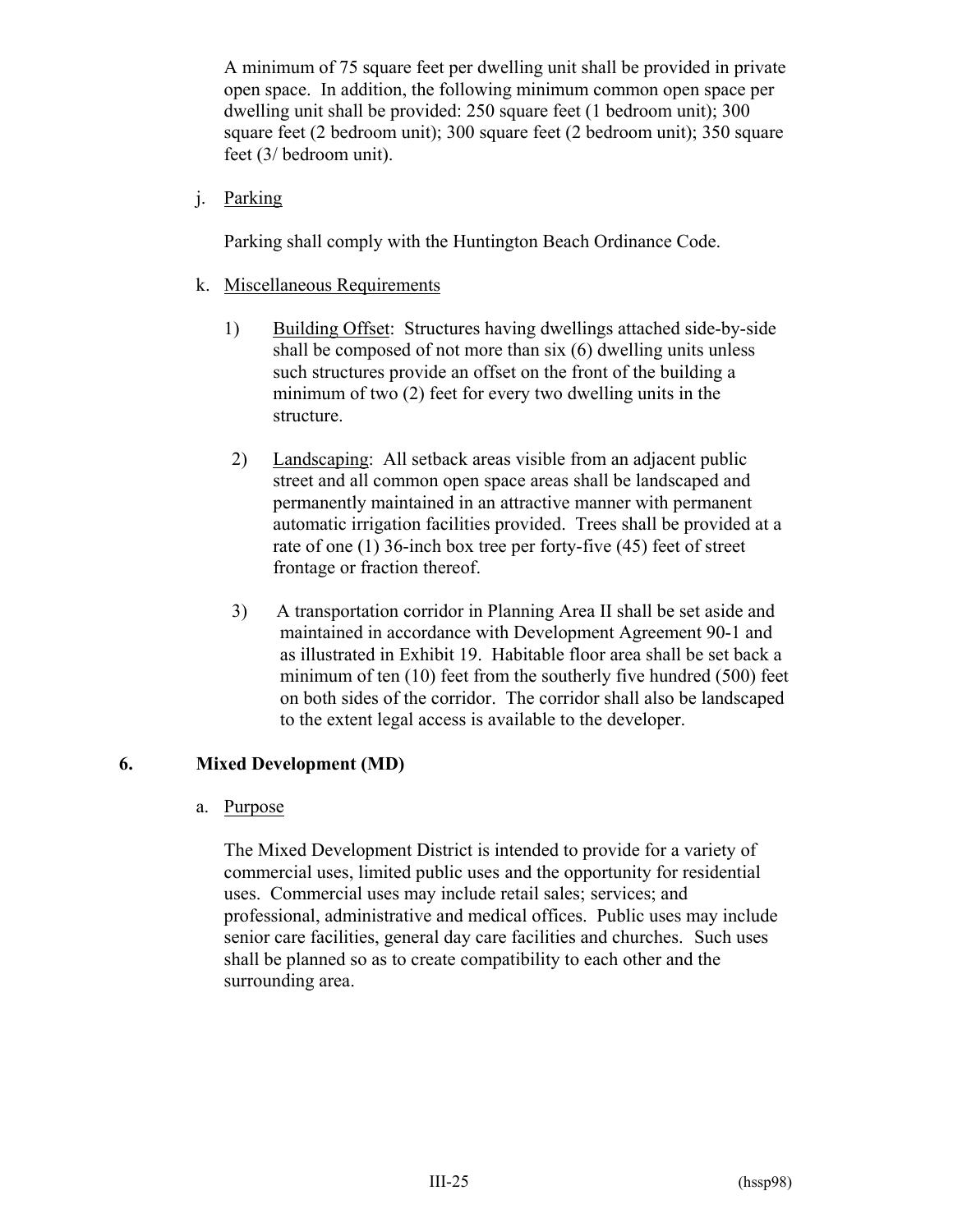Development within the Mixed Development District may combine uses horizontally, where residential uses are developed in conjunction with commercial and/or limited public uses as an integrated development, either in attached or in separate building complexes.

A comprehensive site plan for the entire district shall be submitted and reviewed by the Planning Commission prior to or concurrent with entitlements for new development to ensure compatibility between surrounding uses, proposed uses and activities in this area.

Concurrent with the filing of the comprehensive site plan, a comprehensive pedestrian access plan shall be submitted which provides linkages between residential and commercial project areas.

A comprehensive, permanent set of covenants, conditions and restrictions covering limitation of the mixed development entitlement, including a list of permitted uses and any conditions of approval for the project, and all development, performance and management standards shall be required as a condition of approval.

#### b. Permitted Uses

The following primary uses and structures shall be permitted, subject to approval of a conditional use permit and appropriate subdivision map:

- 1. Residential Uses -- All residential uses including single-family and multi-family housing, apartments, condominiums and stock cooperatives.
- 2. Office Uses -- Professional, general and medical offices.
- 3. Commercial Uses -- Retail establishments, restaurants, automobile service stations and theaters.
- 4. Limited Public Uses--Senior care facilities such as convalescent, independent living and assisted living facilities; general day care facilities for all age groups; and churches.

# c. Comprehensive Site Planning Requirements:

- 1. Any application for a conditional use permit and/or tentative map shall be accompanied by a comprehensive site plan for development of the entire Mixed Development area. This requirement does not apply to a minor expansion (10 percent or less) of the existing commercial center.
- 2. The comprehensive site plan shall provide a well-planned vehicular circulation system, pedestrian accessways segregated from arterials and internal streets, and aesthetically pleasing landscape features.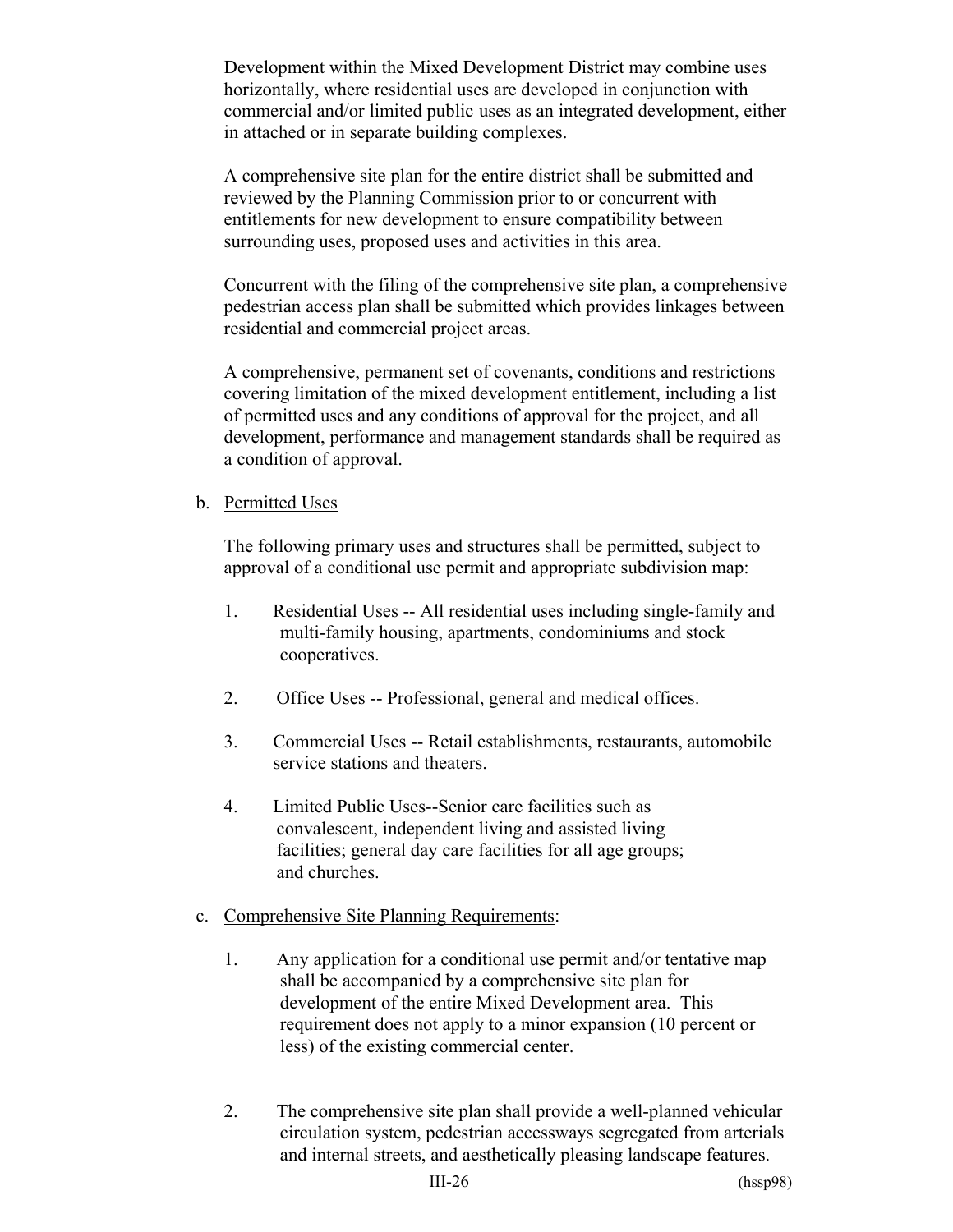Buildings shall be oriented and designed to minimize visual intrusion upon existing residential areas.

- 3. A Planned Sign Program for the entire Mixed Development area shall be submitted for approval by the Design Review Board for all uses. The Planned Sign Program shall be processed prior to submittal for the first sign permit.
- d. Maximum Density/Intensity
	- 1. Retail: In accordance with Development Agreement No. 90-1, a minimum of 100,000 square feet gross leasable area of retail uses shall be maintained.

A maximum of 260,000 total square feet of gross leasable area of retail uses may be permitted.

- 2. Office and Limited Public: Development shall be regulated pursuant to development standards.
- 3. Residential: The maximum number of residential dwelling units shall be 165.

#### e. Site Development Standards

The following standards shall apply to all development:

- 1. Building site area: The building site area is the entire net mixed development planning unit.
- 2. Maximum Building Height:

Maximum building height shall be: Eighty (80) feet

Vertical identification elements shall not exceed the maximum building height.

\* Building height shall be measured from the closest arterial street.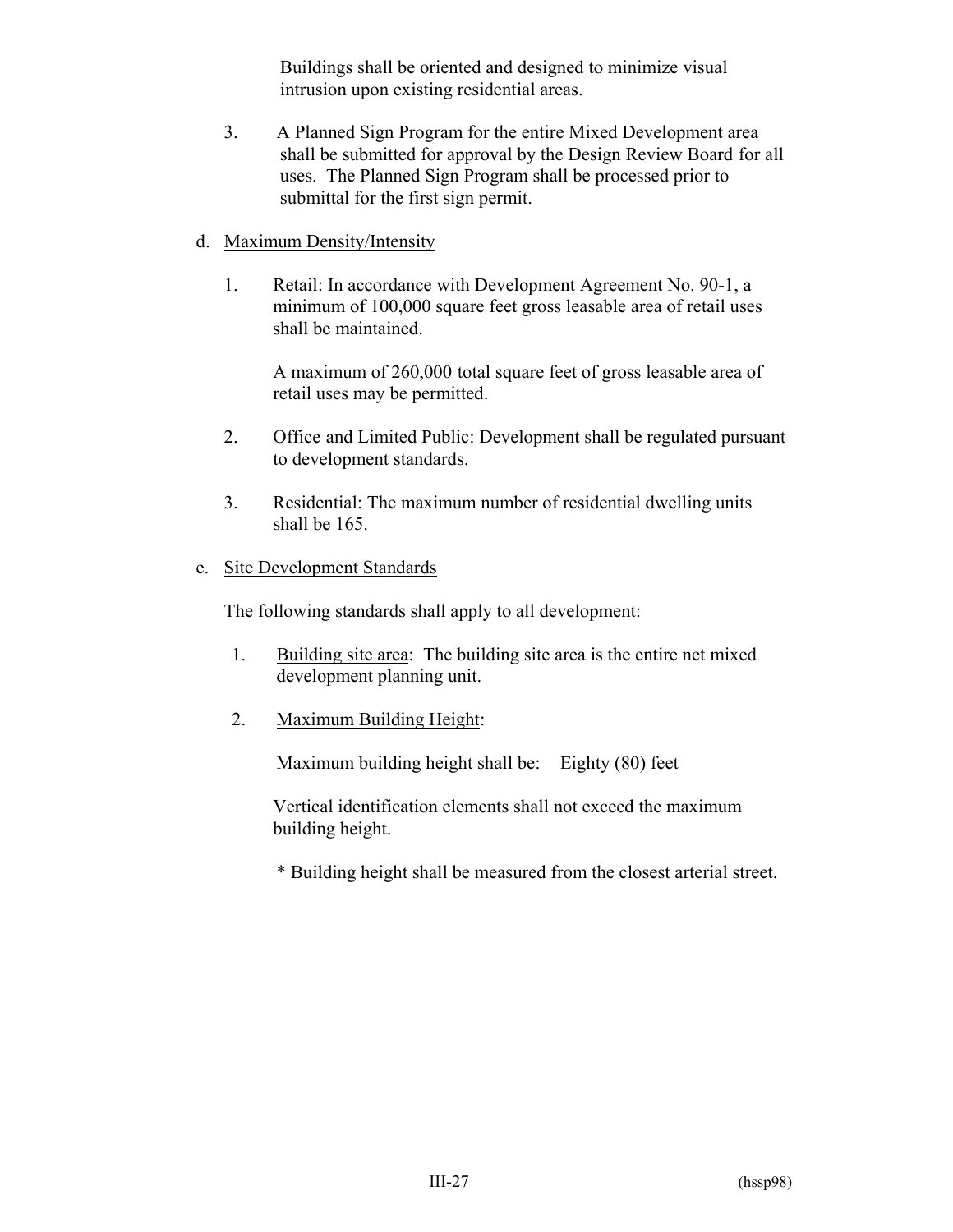# 3. Maximum Site Coverage

Maximum site coverage for the entire mixed development area shall be fifty (50) percent of net site area. If any structure exceeds sixtyfive (65) feet in height, then the maximum site coverage for the entire mixed development area shall be forty (40) percent of the net site area.

- 4. Building Setbacks and Orientation
	- a) Arterial Setbacks\*
		- 1) Along Main Street and Yorktown Avenue, the minimum building setback shall be the greater of:
			- a) Twenty-five (25) feet, or
			- b) A horizontal distance equal to the building height (one to one setback).
		- 2) Along Goldenwest Street, the minimum building setback shall be the greater of:
			- a) Twenty-five (25) feet, or
			- b) One to one for buildings less than thirty (30) feet in height, or
			- c) Two to one for buildings between thirty (30) and sixty-five (65) feet in height, or
			- d) Four to one for buildings greater than sixty-five (65) feet in height.
	- 3) Structures facing arterial streets shall be designed to avoid visual intrusion upon existing residential areas. A line-of-sight/visual intrusion study shall be provided for future development which will analyze visual impacts to existing residential development. The study shall be subject to review and approval by the Planning Commission.
		- 4) Structures shall be sited to provide a break in massing along arterial streets.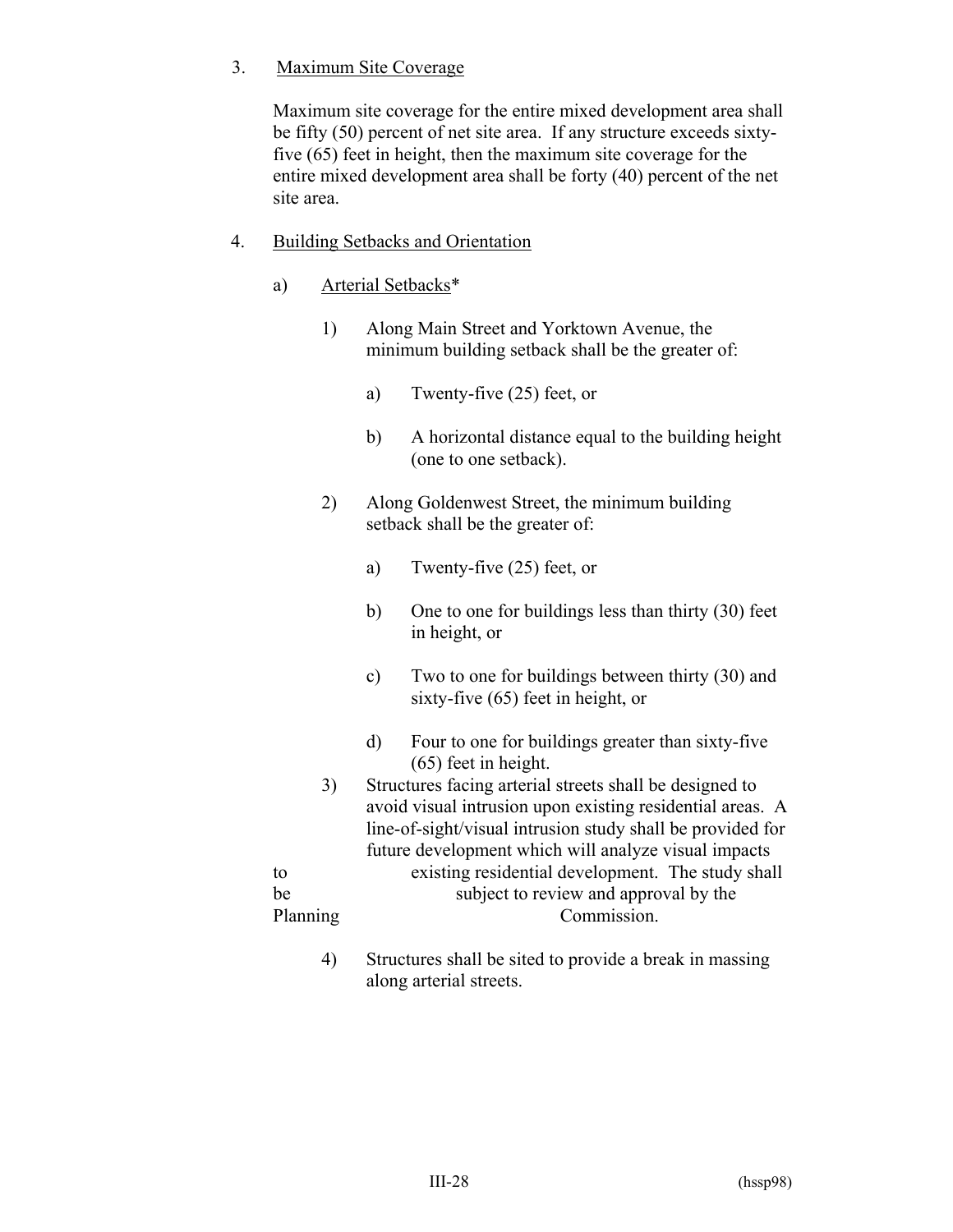|         | 5) | Building elevations along arterials shall incorporate one<br>or more of the following to create visual interest:                                                                                      |
|---------|----|-------------------------------------------------------------------------------------------------------------------------------------------------------------------------------------------------------|
|         |    | Facade relief,<br>a)                                                                                                                                                                                  |
|         |    | Fenestration,<br>b)                                                                                                                                                                                   |
|         |    | Horizontal/vertical offsets and/or<br>$\mathbf{c})$                                                                                                                                                   |
|         |    | d)<br><b>Upper story setbacks</b>                                                                                                                                                                     |
|         | b) | <b>General Building Setbacks:</b>                                                                                                                                                                     |
|         | 1) | Front setbacks:                                                                                                                                                                                       |
|         |    | Ten (10) feet minimum from the interior street<br>a)<br>line or property line if building is under twenty-                                                                                            |
| twenty- |    | five $(25)$ feet in height.<br>Fifteen (15) feet minimum from the interior street<br>b)<br>line or property line if building is between<br>five $(25)$ and thirty-five $(35)$ feet in                 |
| height. |    |                                                                                                                                                                                                       |
|         |    | Twenty (20) feet minimum from the interior street<br>$\mathbf{c})$<br>line or property line if building is over thirty-five<br>(35) feet in height.                                                   |
|         |    | Twenty (20) percent of the building facade shall<br>d)<br>step back an average of ten (10) feet from the<br>interior street line or property line along interior<br>streets.                          |
|         | 2) | Side and Rear Setbacks:                                                                                                                                                                               |
|         |    | Ten $(10)$ foot minimum from the side or rear<br>a)<br>property line for structures thirty-five (35) feet or<br>less in height.                                                                       |
| (35)    |    | Fifteen (15) foot minimum from the side or rear<br>b)<br>if building is over thirty-five<br>property line<br>feet in height.                                                                          |
|         |    | Eaves, cornices, chimneys, outside staircases,<br>c)<br>balconies and similar architectural features may<br>project up to fifty (50) percent into the required<br>setback not to exceed six (6) feet. |
|         | 5. | Free-standing residential projects shall conform to the Medium                                                                                                                                        |
|         | 6. | High Density Residential development standards.<br>Residential components of integrated development projects shall<br>conform to the mixed-use provisions. Open space and parking                     |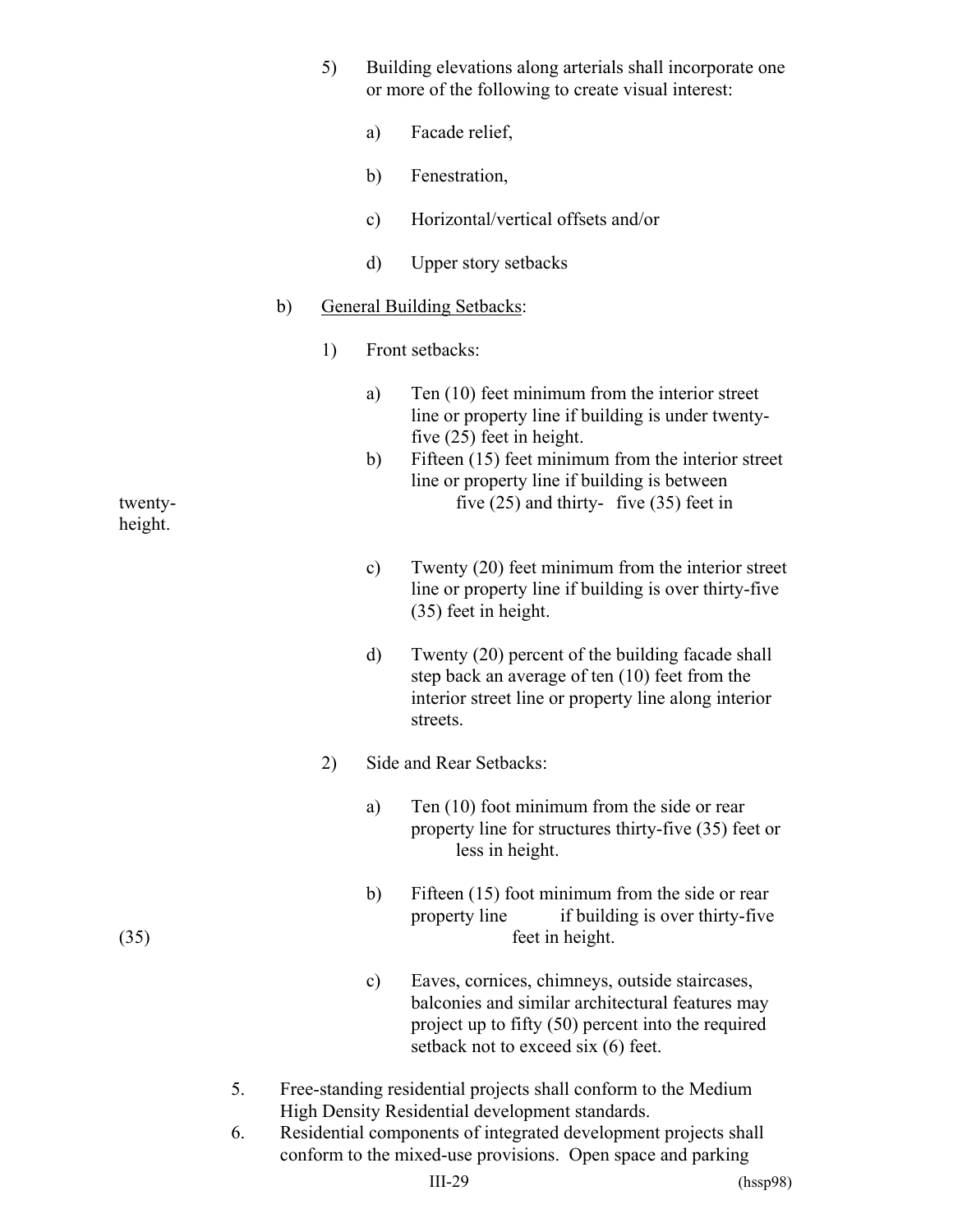requirements shall conform to the Medium High Density Residential development standards.

- f. Lighting: All lighting, exterior and interior, shall be designed and located to minimize impacts to adjacent properties.
- g. Commercial Loading and Unloading: All commercial loading and unloading shall be performed on the site. Loading platforms and areas shall be screened from view from adjacent streets, highways, adjacent Residential Planning Areas, and on-site residential uses.

Truck loading, dock facilities, and the doors for such facilities shall not face a residential area or be located within twenty (20) feet of property zoned or general-planned for residential use. Adequate on-site truck maneuvering space shall be provided to minimize conflicts on adjacent streets.

- h. Trash and Storage Areas: All storage, including cartons, containers or trash, shall be located within a building or an area enclosed by a wall of not less than six (6) feet in height. An overhead enclosure shall be required if visible from a residential area.
- i. Parking: Parking shall comply with the Huntington Beach Ordinance Code.

Exception: Medical office uses within vertically integrated commercial/residential projects shall comply with General Office parking requirements.

- j. Screening and Landscaping: Screening and landscaping shall comply with the screening and landscaping provisions of the Huntington Beach Ordinance Code. A landscape buffer adjacent to proposed and existing industrial land uses shall be provided as depicted on Exhibit 18.
- k. Covenants, Conditions and Restrictions: A recorded copy of covenants, conditions and restrictions shall be submitted to the Community Development Department prior to occupancy of any building. Approval for content shall be the responsibility of the Community Development Department and approval as to form by the City Attorney.
- l. Agent: A person or agent shall be designated as a permanent liaison to the City under the covenants, conditions and restrictions of any project for the purpose of processing occupancy requests, resolving land use enforcement problems, and any other matters in which the City and property owner are involved.

# **7. Commercial (C)**

a. Purpose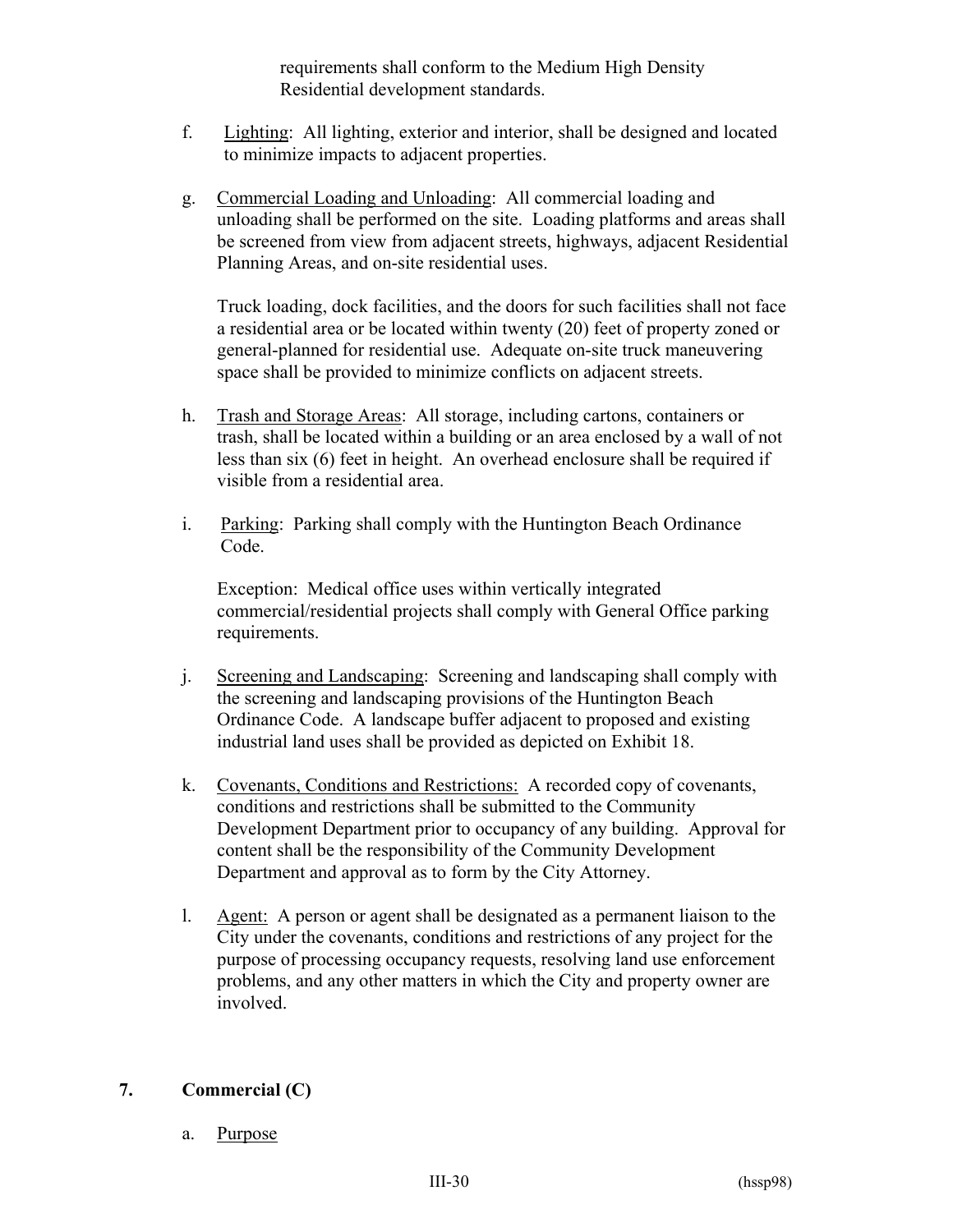The Commercial district is intended to provide retail, commercial and service uses in a neighborhood setting. Permitted uses, development standards, parking, landscaping and procedures will be regulated through the General Commercial District of the Huntington Beach Ordinance Code.

b. Additional Permitted Uses

Existing, oil and gas production facilities and consolidation of existing facilities, and drilling of new wells are permitted within commercial areas in accordance with the Huntington Beach Ordinance Code, subject to approval of a conditional use permit.

c. Landscaping

All setback areas visible from an adjacent public street and all common open space areas shall be landscaped and permanently maintained in an attractive manner with permanent automatic irrigation facilities provided. Trees shall be provided at a rate of one (1) 36-inch box tree per forty-five (45) feet of street frontage or fraction thereof.

# **8. Industrial (I)**

a. Purpose

The Industrial district is intended to allow general industrial uses. Such uses shall be sensitively designed in relation to each other and the surrounding area. Permitted uses, development standards, parking, landscaping and procedures will be regulated through the General Industrial District of the Huntington Beach Ordinance Code.

# b. Additional Permitted Uses

Existing oil and gas production facilities, consolidation of existing facilities and drilling of new wells are permitted within Planning Units II-8 and IV-5 in accordance with the Huntington Beach Ordinance Code, subject to approval of a conditional use permit. The drilling of new oil wells is prohibited within Planning Unit IV-3.